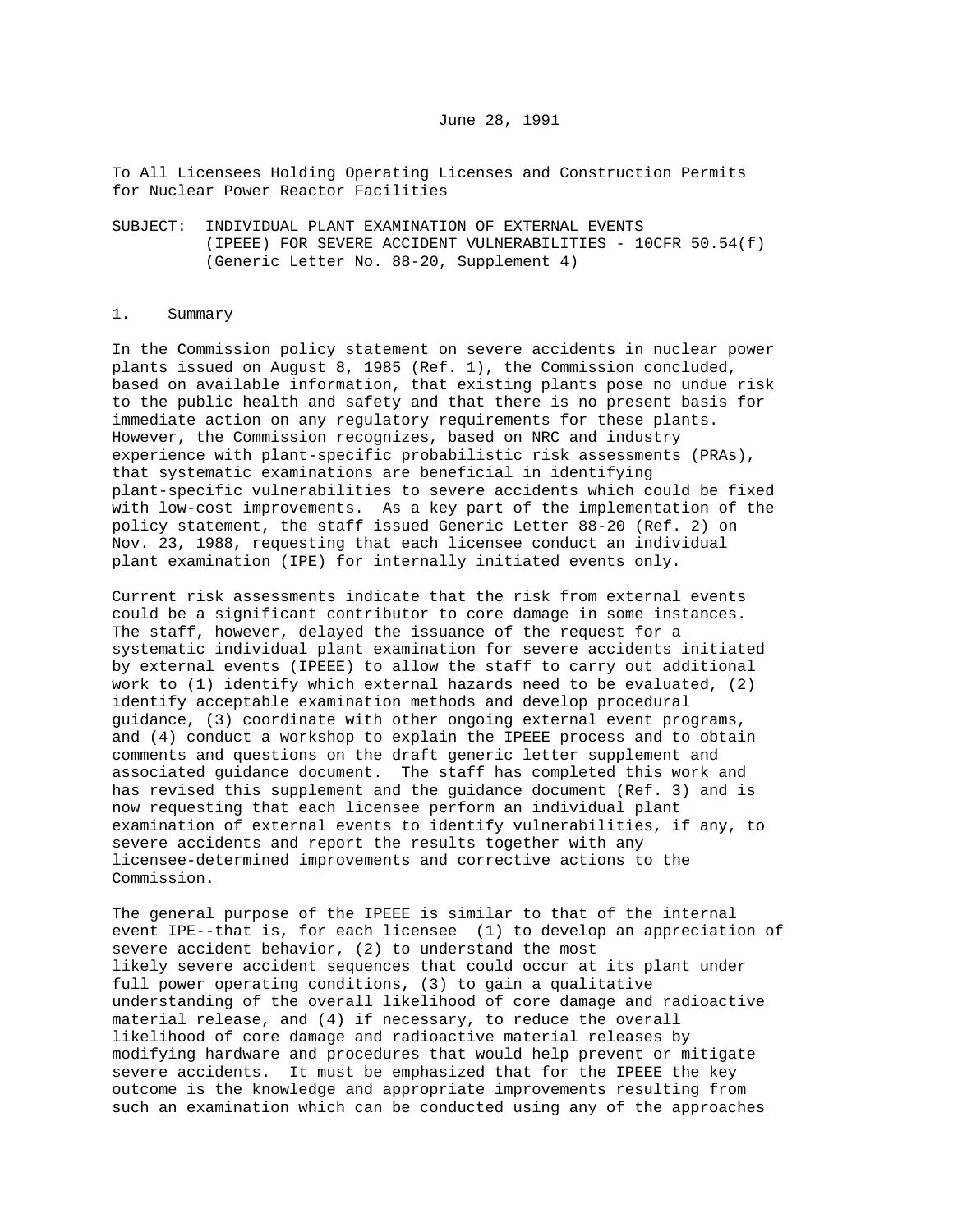discussed below or an alternate approach, if acceptable to the NRC. Besides the completion of the IPEEE, closure of severe accident concerns involves the completion of the internal event IPE, including applicable items resulting from the Containment Performance Improvement (CPI) Program, and future NRC and industry efforts in the areas of accident management. Additional discussion is provided in SECY-88-147 (Ref. 4) on the interrelationships among these three areas and the role they play in closure of severe accident issues for operating plants.

Therefore, consistent with the Commission's Severe Accident Policy Statement and pursuant to 10 CFR  $50.54(f)$ , licensees are requested to perform an IPEEE for plant-specific severe accident vulnerabilities initiated by external events and to submit the results to the NRC. NUREG-1407, which is enclosed, provides additional guidance for the performance and submittal of the IPEEE. (It is not the intent of NUREG-1407 to go beyond the information request contained in this generic letter supplement.)

#### $2.$ Examination Process

The examination process for the IPEEE, in general, is similar to that for the internal event IPE (Ref. 2). Basically, the event/fault trees from the internal event IPE can be extended for external event PRAs, or used to identify important equipment for other acceptable evaluation methods, for instance, the seismic margin methodology. As in the internal event IPE:

- (1) The quality and extent of the results derived from an IPEEE will depend on the vigor with which the licensee applies the method of examination and on the licensee's commitment to the intent of the IPEEE.
- (2) The maximum benefit from the IPEEE would be realized if the licensee's staff were involved in all aspects of the examination; that involvement would facilitate integration of the knowledge gained from the examination into operating procedures, training programs, and appropriate hardware changes.

Therefore, each licensee is requested to use its staff to the maximum extent possible in conducting the IPEEE, by participating in the analysis and technical review, and by validating both the process and its results through a peer review by individuals who are not associated with the initial evaluation.

## 3. Identification of External Hazards

The external events to be considered, consistent with past PRAs, are those events whose cause is external to all systems associated with normal and emergency operation situations. A comprehensive list of external events can be found in NUREG/CR-2300, "PRA Procedures Guide" (Ref. 5). Some external events listed may not pose a significant threat of a severe accident. Some external events may have been considered at the design stage and have sufficiently low contribution to core damage frequency or plant risk. Some events may have been or will be reviewed under ongoing programs; for instance under IPE, the significance of lightning and severe cold weather conditions that could cause loss of offsite power will be assessed. Also, internal floods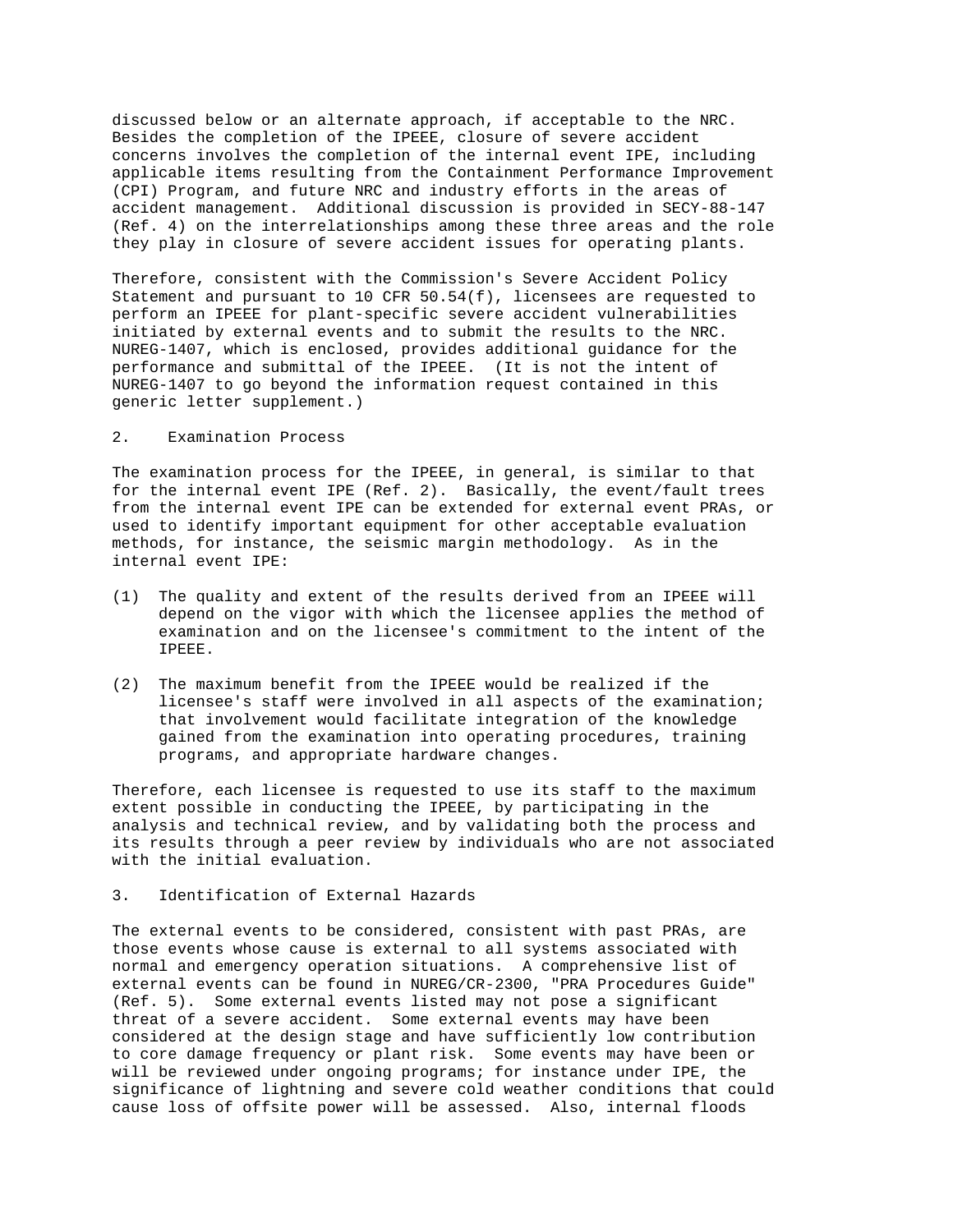have been included in the internal event IPE request (Ref. 2). Based on staff's evaluation of References 6 through 8, the staff recommends that only five events be included in the IPEEE. However, licensees should confirm that no plant-unique external events known to the licensee with the potential to initiate severe accidents are excluded from the IPEEE. For example, volcanic activities should be assessed as part of the IPEEE process at plant sites in the vicinity of active volcanoes, and lightning effects should be assessed as part of the IPEEE process at those sites where, based on past operating experience, lightning strikes may fail equipment in addition to causing partial or complete loss of offsite power, (i.e., affecting safety-related instrumentation and control systems). The five external events requested to be assessed include:

- 
- 1. Seismic Events<br>2. Internal Fires 2. Internal Fires<br>3. High Winds and
- 3. High Winds and Tornadoes<br>4. External Floods
- 4. External Floods<br>5. Transportation
- Transportation and Nearby Facility Accidents

A detailed discussion regarding the evaluation of external hazards can be found in NUREG-1407 and References 6 through 8.

#### 4. Examination Methods

The NRC has identified the following approaches (details are provided in NUREG-1407) as being acceptable for the examination requested by this letter. However, the NRC recognizes that other methods capable of identifying plant-specific vulnerabilities to severe accidents due to external events may exist. The staff will review any systematic examination methods proposed to determine their acceptability for IPEEE. A brief discussion of the staff identified approaches is provided below:

4.1 Seismic Events. A seismic IPEEE can be accomplished by performing a seismic probabilistic risk assessment (PRA) with enhancements or by using one of two seismic margin methods with enhancements.

 The seismic PRA should be at least a Level 1 plus a containment performance analysis that uses current methods and plant information. Containment performance analysis guidance is provided in Appendix 2. The containment performance analysis should concentrate on identifying seismically induced vulnerabilities and sequences different from those obtained from the IPE. The staff considers the procedures described in NUREG/CR-2300 (Ref. 5), NUREG/CR-2815 (Ref. 9), and NUREG/CR-4840 (Ref. 10) to be adequate for the seismic IPEEE, provided the enhancements discussed in Appendix 1 of this generic letter are also included. The staff prefers that licensees use both mean (arithmetic) hazard curves (Refs. 11 and 12) developed by the Lawrence Livermore National Laboratory (LLNL) and the Electric Power Research Institute (EPRI), if available, in performing the PRA, since this will help to focus on the delineation of dominant sequences rather than on the bottom line numbers. If a licensee chooses to perform only one analysis, then the higher of the two mean (arithmetic) hazard estimates should be used.

Two seismic margins methods (SMMs) with enhancements, one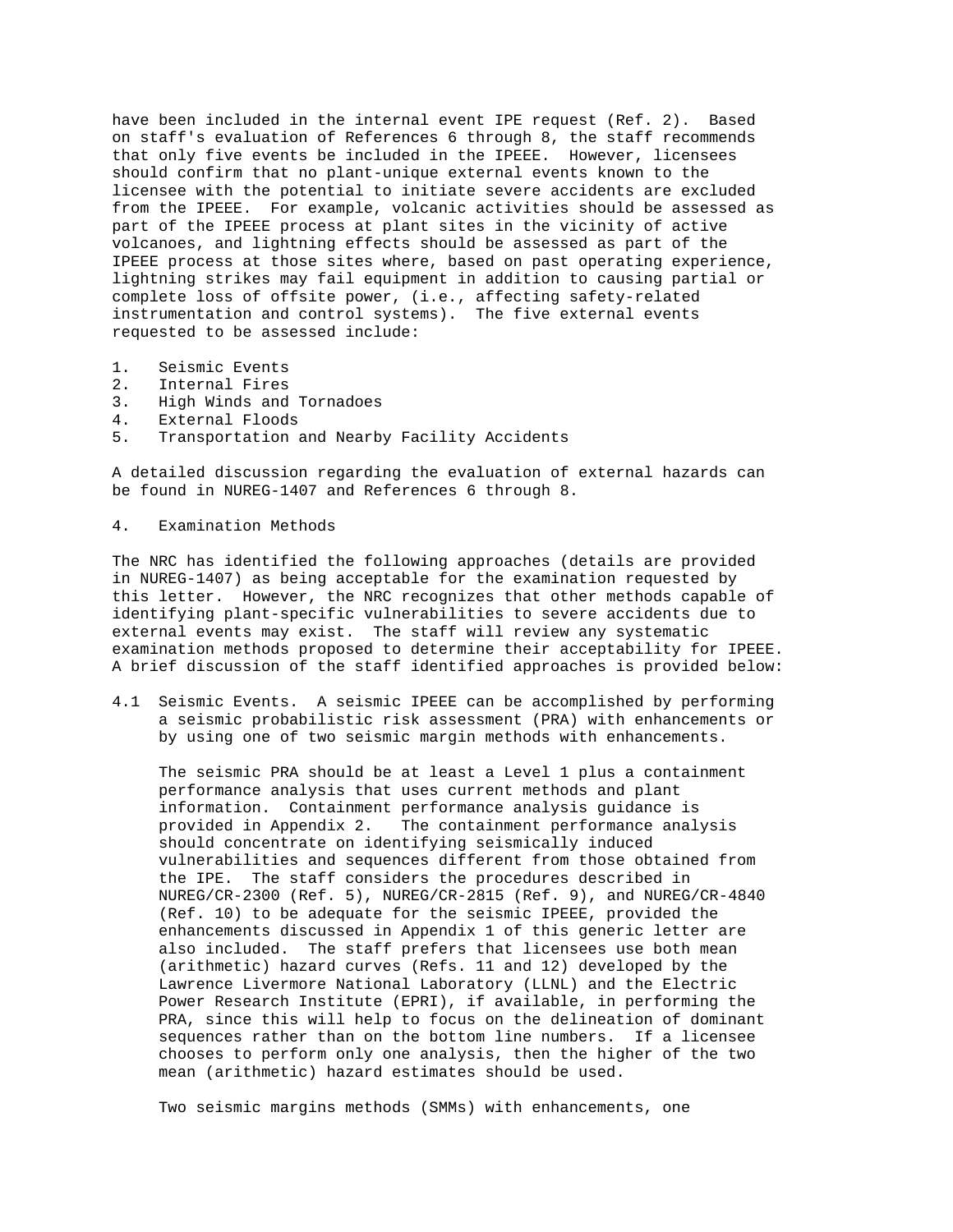developed by NRC and the other developed by EPRI, can also be used for the seismic IPEEE. However, the SMMs in their current form are not suitable for plant sites located in areas of high seismicity. For the remaining sites, a graded review approach (full scope, focused scope, and reduced scope) is defined (see NUREG-1407). The lists of review level earthquakes (RLEs) and review scope defined by the staff for all U.S. sites, and for use in SMMs, are presented in Appendix 3. The RLE does not represent a safety adequacy criterion or a threshold of vulnerability for the individual plant. The RLE is intended as a reporting criterion if the plant capacity is lower than the specific RLE. Detailed descriptions of the seismic margins methods can be found in NUREG/CR-4334 (Ref. 13), NUREG/CR-4482 (Ref. 14), NUREG/CR-5076 (Ref. 15), and EPRI NP-6041 (Ref. 16). The requested enhancements are discussed in NUREG-1407 and summarized in Appendix 1 to this generic letter.

4.2 Internal Fires. Fire initiated events can be treated by performing a Level 1 fire PRA as described in NUREG/CR-2300 or a simplified fire PRA as described in NUREG/CR-4840 (Ref. 10). The COMPBRN code can be used to model fire propagation, provided that the shortcomings identified in Ref. 17 are addressed. When the licensee assesses the effectiveness of manual fire fighting, it should use plant-specific data from fire brigade training to determine the response time of the fire fighters. The effectiveness of fire barriers should be assessed, and the use of separation in determining fire zones critically examined. The walkdown procedures should be specifically tailored to assess the remaining issues identified in the Fire Risk Scoping Study (Ref. 17): (1) seismic/fire interactions, (2) effects of fire suppressants on safety equipment, and (3) control system interactions for severe accident vulnerabilities. Containment performance (Appendix 2) should be assessed to determine if vulnerabilities stemming from sequences that involve containment failure modes distinctly different from those obtained in the internal event analyses are predicted.

 An alternative fire vulnerability evaluation (FIVE) method is under review by the staff at this time, and may become a viable option for the treatment of fire in the IPEEE.

4.3 High Winds, Floods, and Transportation and Nearby Facility Accidents. A screening type approach as shown in Figure 1 can be used to evaluate the impact of high winds, external floods, and transportation and nearby facility accidents. The steps shown in Figure 1 represent a series of analyses in increasing level of detail, effort, and resolution. The licensee should first determine if the 1975 Standard Review Plan (SRP) criteria (Ref. 18) are met. If the plant does not meet the 1975 SRP criteria, the licensee should examine it further using the recommended optional steps. However, the licensee may choose to bypass one or more of the optional steps, provided that vulnerabilities are either identified or proved to be insignificant. Again, the containment performance should be assessed to determine if vulnerabilities and sequences different from those obtained from the internal event analyses are predicted.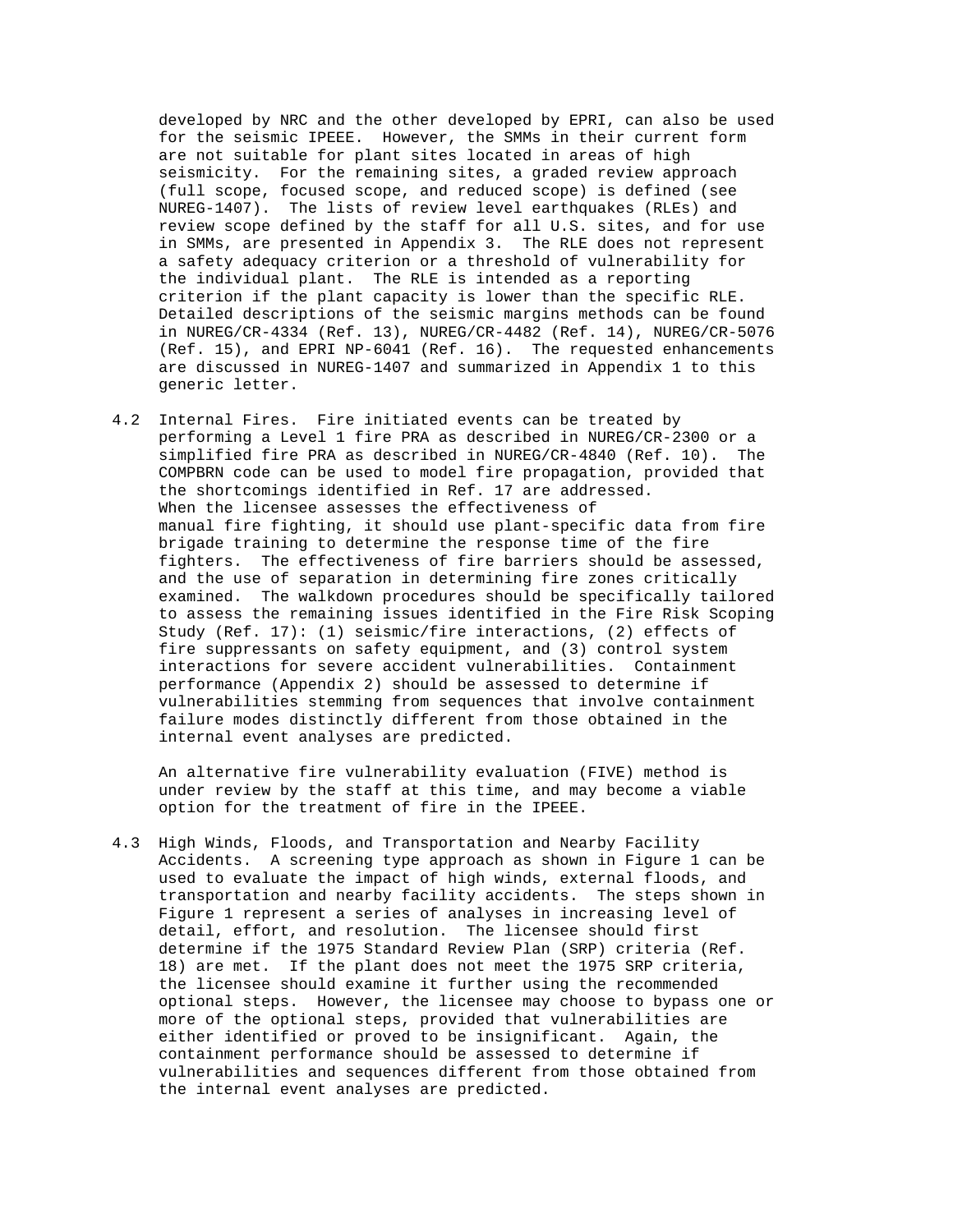The application of the above approaches involves considerable judgment with regards to the requested scope and depth of the study, level of analytical sophistication, and level of effort to be expended. This judgment depends on how important the external initiators are likely to be compared with internal initiators, and a perceived need for accurately characterizing plant capacity or core damage frequency. The detailed guidelines presented in NUREG-1407 do not preclude use of this type of judgment. Consistent with engineering practice, expert opinions, simplified scoping studies, and bounding analyses (which should be documented), are expected to be used, as appropriate, in forming these judgments. At sites that have multiple units, some utilities may wish to reduce their review scope after completing the initial IPEEE plant evaluation. The licensee should discuss any proposed reduction in the scope of the IPEEE with the NRC on a case-by-case basis.

#### 5. Coordination with Other External Event Programs

Three programs, i.e., (1) the external event portion of USI A-45, (2) GI-131, and (3) the Eastern U.S. Seismicity Issue (formerly called the Charleston Earthquake Issue), are subsumed in the IPEEE. A brief discussion of these programs is provided below:

- USI A-45, "Shutdown Decay Heat Removal Requirements": USI A-45 had the objective of determining whether the decay heat removal function at operating plants is adequate and if cost-effective improvement can be identified. A part of the USI A-45 activities consists of assessing the adequacy of the decay heat removal system (DHR) to deal with external events initiators. This aspect of the DHR issue should be specifically addressed in the review of the IPEEE. The external event insights obtained from the USI A-45 study on five plants are presented in GL 88-20 (Ref. 2).
- GI 131, "Potential Seismic Interaction Involving the Movable In-Core Flux Mapping System Used in Westinghouse Plants": GI 131 (Ref. 19) deals with the seismically induced failure of the flux mapping transfer cart that would lead indirectly to the rupture of instrumentation tubes at the seal table. This could lead to core damage if loss of coolant through the ruptured instrumentation tubes is combined with unavailability of other mitigating systems. This scenario is applicable only to Westinghouse plants. Affected plants should explore the potential for this scenario and achieve a resolution of this concern through the IPEEE.
- The Eastern U.S. Seismicity (The Charleston Earthquake) Issue: As a result of work carried out by the NRC, LLNL, and EPRI to resolve the Charleston Earthquake Issue, probabilistic seismic hazard estimates (Refs. 11 & 12) exist for all nuclear power plant sites east of the Rocky Mountains. These estimates can be used directly by any licensee opting to satisfy the seismic IPEEE by means of a seismic PRA. The NRC/LLNL and EPRI work in this area also played a key role in determining the review level earthquakes to be used in the seismic margin option. The IPEEE will provide a resolution of the Eastern U.S. Seismicity issue without the need for utilities to perform any additional work.

Other external event programs listed below are either resolved or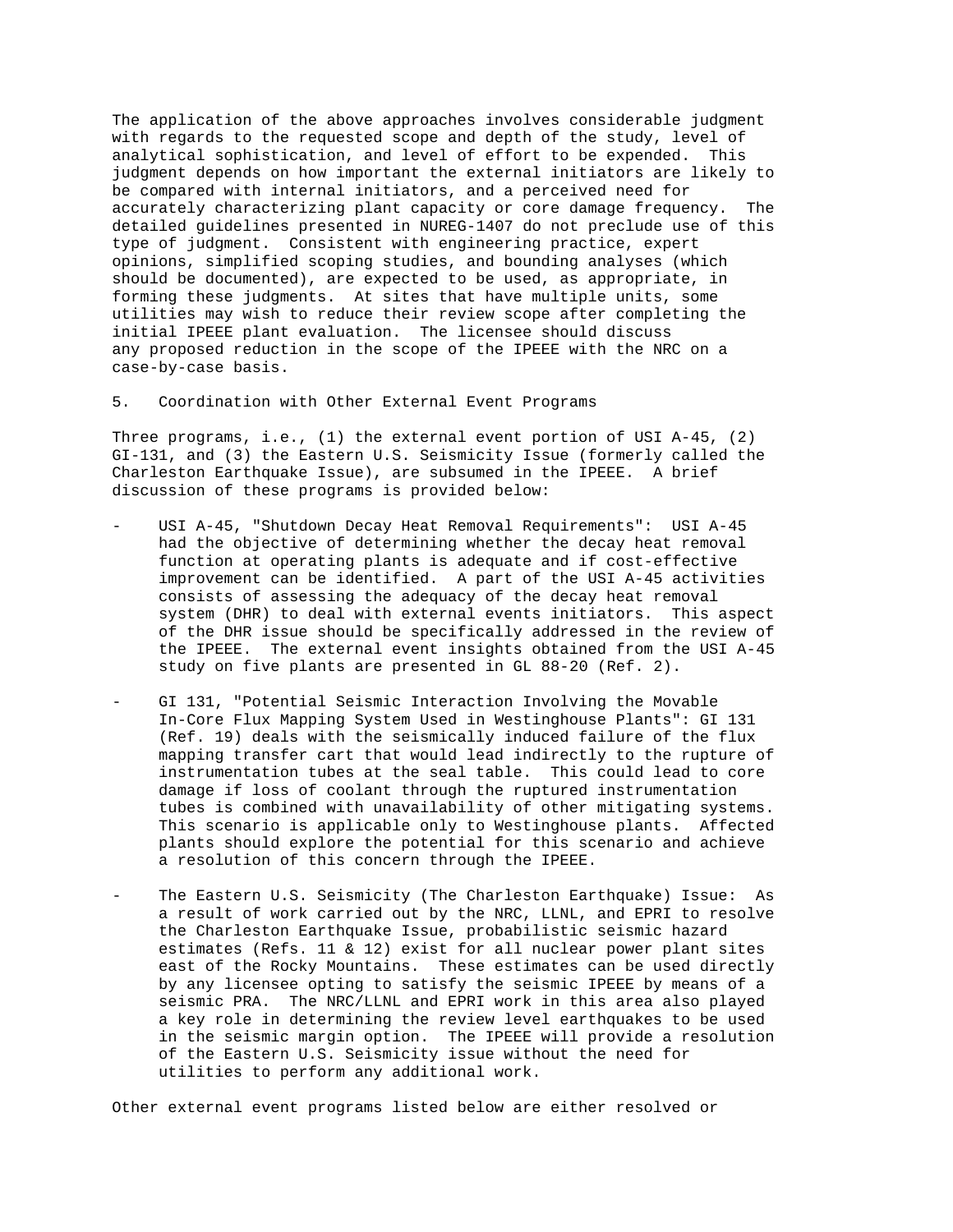nearing completion. Their plant-specific implementation may require a plant-specific examination, which should be coordinated with the IPEEE to minimize unnecessary duplication of examination and review efforts.

- USI A-17, "System Interactions in Nuclear Power Plants," USI A-40, "Seismic Design Criteria, A Short-Term Program," and USI A-46 "Verification of Seismic Adequacy of Equipment in Operating Plants,": The scope of USI A-46 has been expanded to contain the seismic spatial system interaction of USI A-17 and the seismic capability of safety tanks of USI A-40 (NUREG-1407). The USI A-46 review is required on approximately 70 operating plants, which constitute a subset of all the nuclear power plants that are expected to perform an IPEEE. USI A-46 should be coordinated with the IPEEE so that the objectives of both activities may be accomplished with a single walkdown effort. (Both A-46 plants and non-A-46 plants will address spatial interactions within the IPEEE program through the seismic walkdown, which is guided by the EPRI methodology.)
- NUREG/CR-5088, "Fire Risk Scoping Study" and GI 57, "Effects of Fire Protection System Actuation on Safety-Related Equipment": The licensee should address the fire issues identified in the Fire Risk Scoping Study (Ref. 17) as discussed in Section 4.2 in NUREG-1407. However, it should be noted that additional research related to GI 57 is being performed in parallel with the IPEEE to obtain more rigorous and realistic estimates of risk; this research may identify other potential vulnerabilities. A specifically tailored walkdown for potential fire vulnerabilities should enable the licensee to collect information related to GI 57. Licensees may propose corrective measures that could resolve some or all of the GI 57 concerns.

If, during its IPEEE, a licensee (1) discovers a potential vulnerability that is topically associated with any other USI or GI and proposes measures to dispose of the specific safety issue, or (2) concludes that no vulnerability exists at its plant that is topically associated with any USI or GI, the staff will consider the USI or GI resolved for a plant upon review and acceptance of the results from the IPEEE. The licensee's IPEEE submittal should specifically identify which USIs or GIs it is proposing to resolve.

## 6. Severe Accident Sequence Selection

In performing an IPEEE using a PRA, it is essential to screen for potentially important severe accident sequences. The screening criteria that should be used to determine which of the potentially important sequences that lead to core damage or unusually poor containment performance, should be reported to the NRC with your IPEEE results, are listed in Appendix 3 of this generic letter.

If a seismic margin method is used in the IPEEE, the licensee should report all functional sequences and success paths considered in the analysis and their associated high confidence-low probability of failure (HCLPFs) values. In addition, the licensee should report all HCLPFs related to containment and containment systems performance. A HCLPF value lower than the specified review level earthquake (RLE) does not necessarily represent a plant vulnerability. The licensee should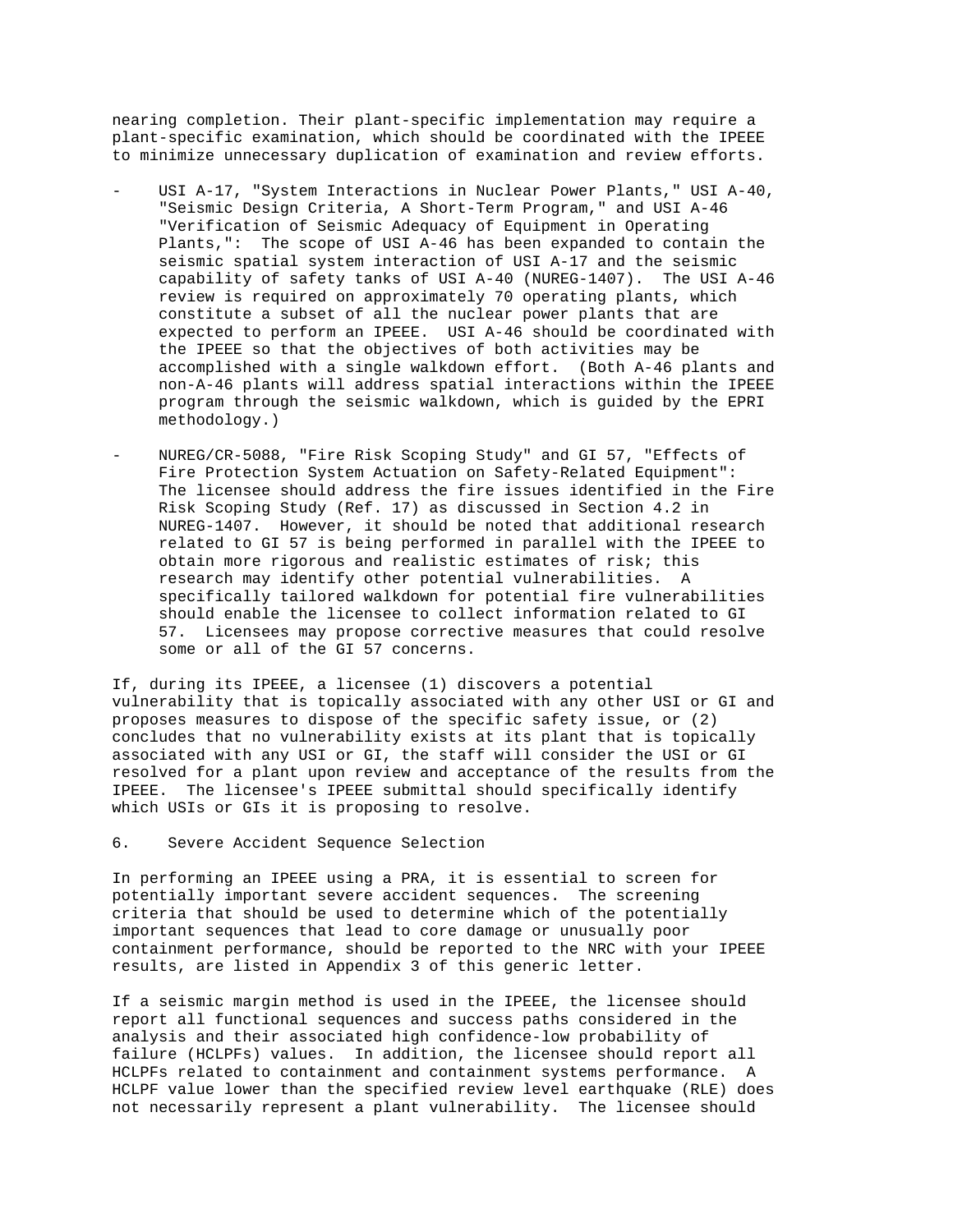assess the significance of HCLPF values lower than the RLE and take any actions that are deemed appropriate.

NUREG-1407 describes the documentation needed for the accident sequence selection and the intended disposition of these sequences. A summary is provided in Appendix 4.

7. Use of IPEEE Results

Licensee

It is expected that the licensee will move expeditiously to correct any vulnerabilities that it determines warrant correction. Information on changes initiated by the licensee should be documented in accordance with the requirements of 10 CFR 50.59 and 10 CFR 50.90. Changes should also be reported in the IPEEE submittal (including reference to any previous submittal under 10 CFR 50.59 or 10 CFR 50.90) in response to this letter.

#### NRC

with

The NRC will evaluate licensee IPEEE submittals and will serve as a clearing house to disseminate all important IPEEE findings. These evaluations are intended to obtain reasonable assurance that the licensee has adequately analyzed the plant design and operations to discover instances of particular vulnerability to core damage or unusually poor containment performance given a core damage accident. Further, the NRC will assess whether the conclusions the licensee draws from the IPEEE regarding changes to the plant systems or components are adequate. The consideration will include both quantitative measures and nonquantitative judgment. The NRC consideration may lead to one of the following assessments:

- 1. If NRC consideration of all pertinent and relevant factors indicates that the plant design or operation does not meet the facility's current licensing basis, then appropriate actions will be required consistent with the Commission's rules and regulations.
- 2. If NRC consideration indicates that plant design or operation could be enhanced by substantial additional protection beyond NRC regulations, appropriate enhancement will be recommended and supported

backfit analysis in accordance with 10 CFR 50.109.

- 3. If NRC consideration indicates that the plant design and operation meet NRC regulations and that further safety improvements are not substantial or are not cost effective, enhancements would not be required.
- 8. Accident Management

Licensees need not develop an accident management plan as an integrated part of the IPEEE. Licensees should plan to incorporate the results of the IPEEE and other relevant information into their accident management plans at a future date. Nevertheless, the IPEEE process may identify operator or other plant personnel actions that can substantially reduce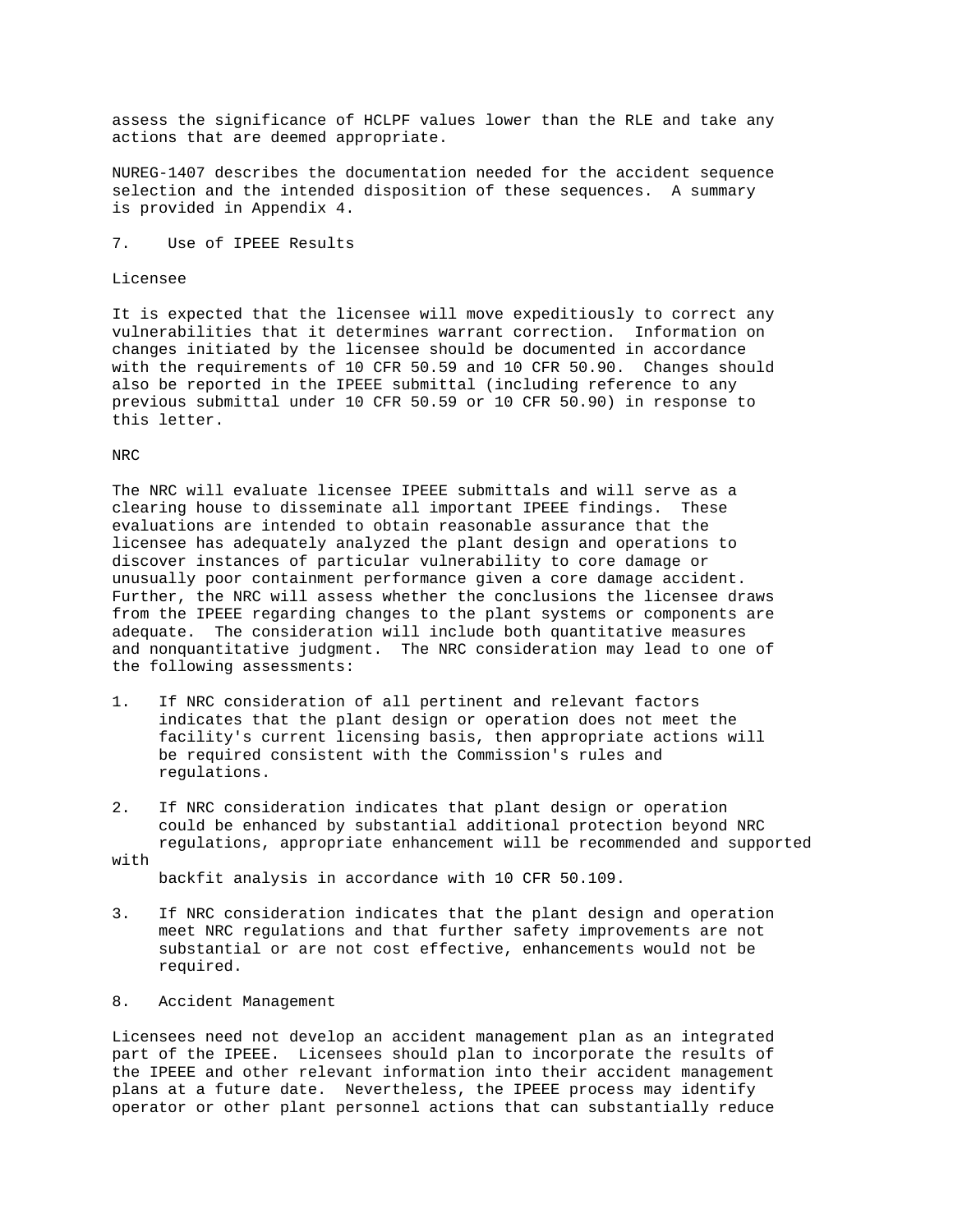the risk from severe accidents at the plant and that the licensee believes should be immediately implemented in the form of emergency operating procedures or similar formal guidance. The staff encourages each licensee to not defer implementing such actions until a more structured and comprehensive accident management program is developed on a longer schedule, but rather to implement such actions within the constraints of 10 CFR 50.59. These actions can be integrated later into the plant's accident management program.

#### 9. Documentation of Examination Results

The IPEEE should be documented in a traceable manner to provide the basis for the findings. This can be dealt with most efficiently by a two-tier approach. The first tier consists of the results of the examination, which will be reported to the NRC. The second tier is the documentation of the examination itself, which should be retained by the licensee for the duration of the license. A summary of the documentation format and content is provided in Appendix 4 of this generic letter.

## 10. Licensee Response

Licensees are requested to submit within 180 days from the issuance date of this generic letter a response which describe their proposed programs for completing the IPEEEs. The proposal should:

- 1. Identify the methods and approach selected for performing the IPEEE,<br>2. Descri
- Describe the method to be used if it has not been previously submitted for staff review (the description may be by reference), and
- 3. Identify the milestones and schedule for performing the IPEEE, and submitting the results to the NRC.

Meetings with NRC during the examinations will be scheduled as needed to discuss subjects raised by licensees and to provide necessary clarifications.

Licensees are requested to submit the IPEEE results within three years from the issuance date of this generic letter (Supplement 4 to Generic Letter 88-20). The NRC encourages those plants that have not yet undergone any systematic examination for severe accidents to promptly initiate the examination.

## 11. Regulatory Basis

This letter is issued pursuant to Section 182a of the Atomic Energy Act and 10 CFR 50.54(f). A 10 CFR 50.54(f) analysis is provided in the Appendix 5. Accordingly, all responses should be under oath or affirmation. This request for information is covered by the Office of Management and Budget under an Interim Clearance No. 3150-0011, which expires on June 30, 1991. The estimated average burden would not exceed 6 person-years per licensee response (Appendix 5) over a 3-year period, including assessing the request, searching data sources, gathering and analyzing the data, and preparing the IPEEE reports. A value/impact analysis for the implementation of the IPEEE is provided in the attachment to Appendix D of NUREG-1407. Comments on burden and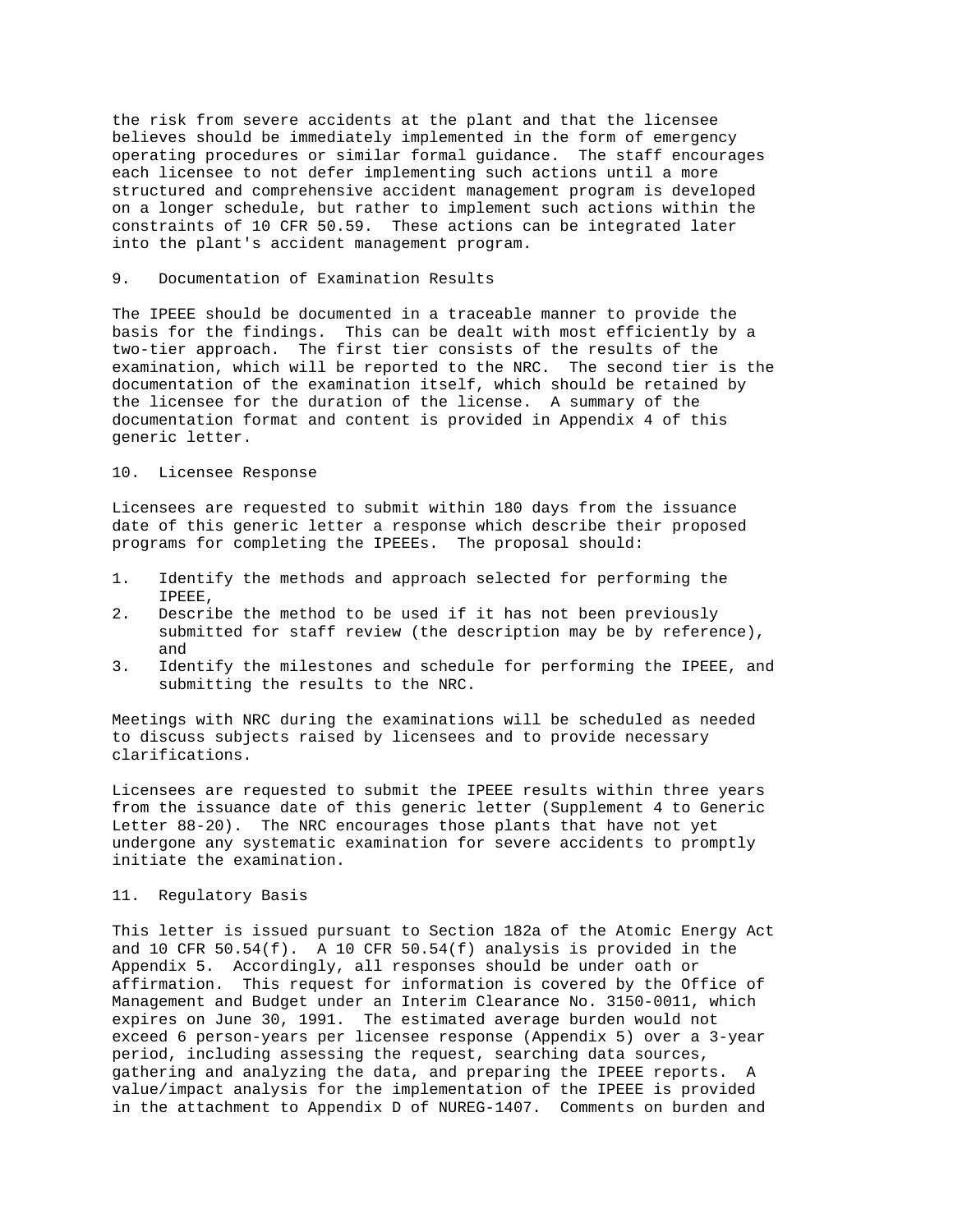duplication may be directed to the Office of Management and Budget, Reports Management, Room 3208, New Executive Office Building, Washington, DC 20503.

> James G. Partlow, Associate Director for Projects Office of Nuclear Reactor Regulation

Enclosures: 1. Appendices 1 through 6 2. NUREG-1407

#### APPENDIX 1

# SUMMARY OF SEISMIC IPEEE METHODOLOGY ENHANCEMENTS

The following guidelines provide some specifics that are needed in a PRA, in a supplement to an existing PRA, or in the seismic margins method for an IPEEE submittal. A detailed discussion of these enhancements is presented in NUREG-1407.

New PRA: Perform a plant walkdown following the procedures described in the EPRI seismic margin report (Ref. 16).

> Perform an assessment of relay chatter effects in accordance with scope and procedure described in NUREG-1407.

 Perform soil analysis, if needed, using procedures described in NUREG-1407.

 Calculate the high confidence of low probability of failure (HCLPF) values for components, sequences, and the plant (optional).

Existing PRA: Include the enhancements noted above for new PRA and add the following if not considered previously:

> Perform sensitivity studies to determine if the use of LLNL or EPRI mean hazard estimates would affect the delineation and ranking of sequences.

 Perform a supplementary analysis of nonseismic failures and human actions.

Perform containment performance assessment.

NRC SMM: Perform an assessment of relay chatter effects in accordance with scope and procedures described in NUREG-1407.

> Perform soil analysis, if needed, using procedures described in NUREG-1407.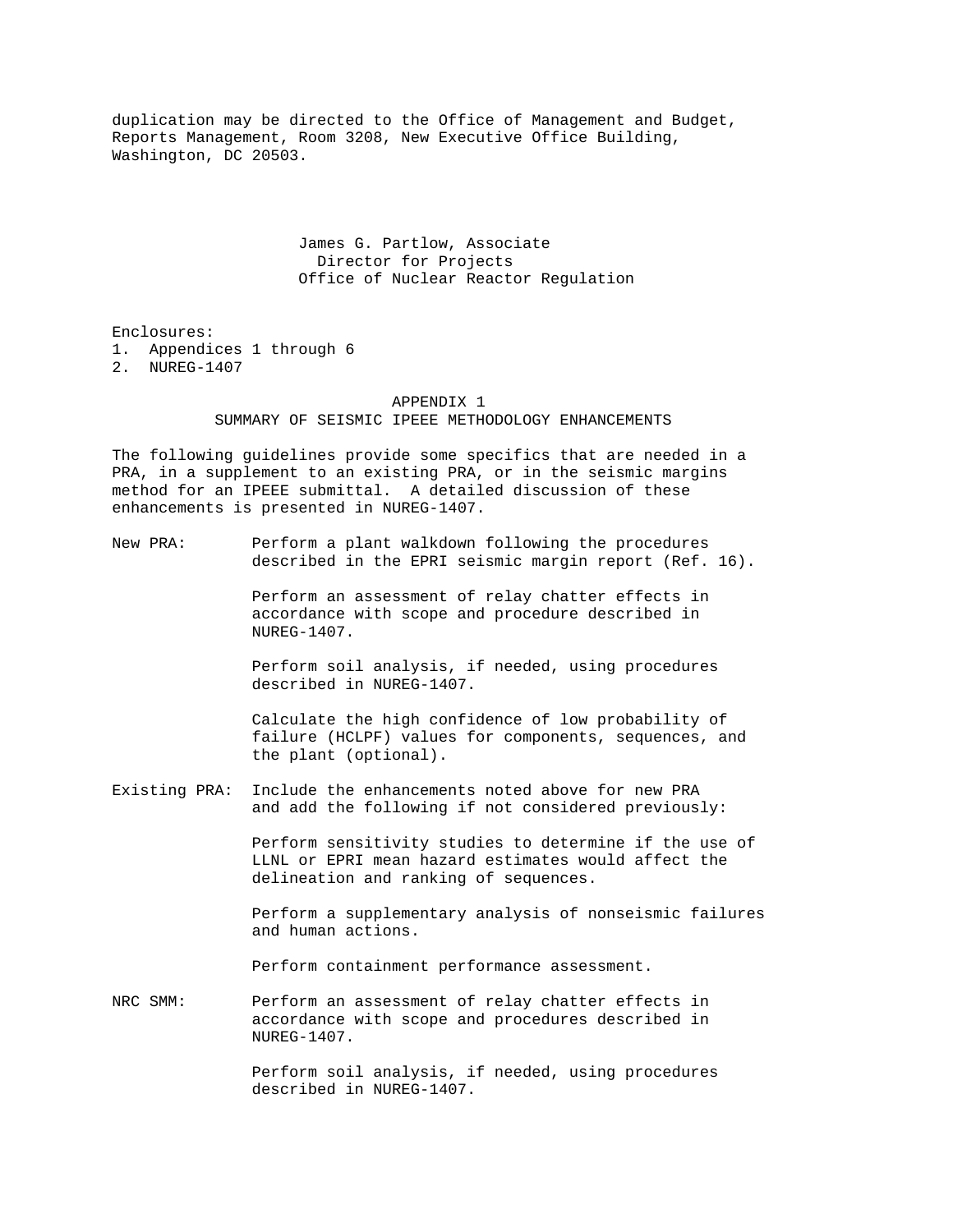Perform an analysis of nonseismic failures and human actions using procedures described in NUREG-1407.

 Perform a walkdown and prepare its documentation in accordance with EPRI's recommendations (Ref. 16).

Evaluate containment and containment system performance.

EPRI SMM: Select an alternative path so that it involves to the maximum extent possible systems, piping runs, and components that are different from the preferred success path.

> Perform an analysis of nonseismic failures and human actions using procedures described in NUREG-1407.

 Evaluate containment and containment systems performance.

 Perform an assessment of relay chatter effects in accordance with the scope and procedures described in NUREG-1407.

# APPENDIX 2 CONTAINMENT PERFORMANCE

The protection of public safety from any hazard of nuclear power plants has been fostered by applying the "defense-in-depth" principle, which relies on a set of independent barriers to fission product release to the environment. The containment and its supporting systems comprise one of these barriers.

The evaluation of the containment performance for external events should be directed toward a systematic examination of whether there are sequences that involve containment failure modes distinctly different from those found in the IPE internal events evaluation or contribute significantly to the likelihood of functional failure of the containment (i.e., loss of containment barrier independent of core melt). It should recognize the role of mitigating systems, and should ultimately result in the development of accident management procedures that could both prevent and mitigate the consequences of the severe accidents. The most efficient way to accomplish this is to use the information developed for the IPEEE to:

- 1. Identify mechanisms that could lead to containment bypass,<br>2. Identify mechanisms that could cause failure of the contain
- Identify mechanisms that could cause failure of the containment to isolate, and<br>3. Determine the
- Determine the availability and performance of the containment systems under the external hazard to see if they are different from those evaluated under the internal event evaluation.

Additional guidance on the containment performance associated with external events can be found in NUREG-1407.

Licensees are expected to evaluate the insights learned from CPI programs as discussed in References 20 & 21 and determine their applicability to external events.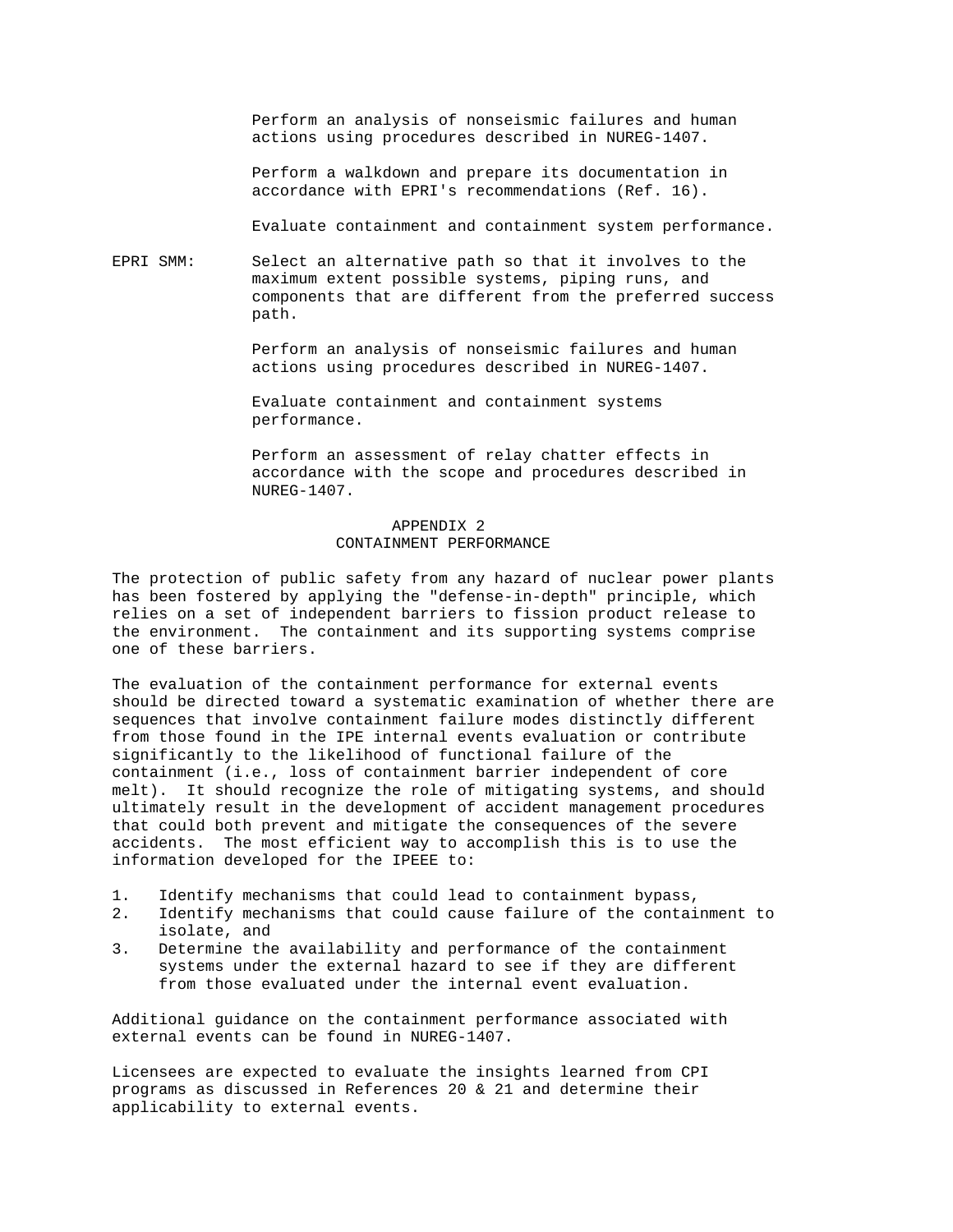#### APPENDIX 3

## CRITERIA FOR REPORTING IMPORTANT SEVERE ACCIDENT SEQUENCES

The licensee should use the reporting criteria described in Generic Letter 88-20 for PRA analysis to determine which potentially important functional sequences and functional failures that might lead to core damage or unusually poor containment performance should be reported to the NRC in the IPEEE submittal. The licensee should use the reporting criteria described in NUREG-1335 (Ref. 22) to report systemic sequences to the NRC. These criteria do not represent a threshold for vulnerability.

If a seismic margin method is used in the IPEEE, the licensee should report in accordance with NUREG-1407 all functional sequences and success paths considered in the analysis and their HCLPFs. The review level earthquakes (RLEs) for all applicable U.S. sites are presented in Tables 3.1 and 3.2. In addition, the licensee should report all HCLPFs related to containment and containment systems performance. A HCLPF value lower than the specified review level earthquake (RLE) does not necessarily represent a plant vulnerability. The licensee should assess the significance of HCLPF values lower than RLE and take any necessary actions and make other improvements that are deemed appropriate by the licensee.

#### TABLE 3.1

 REVIEW LEVEL EARTHQUAKE - PLANT SITES EAST OF THE ROCKY MOUNTAINS Reduced Scope

|                          | Big Rock Point Duane Arnold* South Texas | Turkey Pt. |
|--------------------------|------------------------------------------|------------|
| Comanche Peak Grand Gulf | St. Lucie                                | Waterford  |
| Crystal River River Bend |                                          |            |

0.3g Focused Scope

| Arkansas #2    | Dresden      | Limerick            | Ouad Cities    |
|----------------|--------------|---------------------|----------------|
| Beaver Valley  | Farley       | McGuire             | Salem          |
| Bellefonte     | Fermi        | Millstone           | Shoreham       |
| Braidwood      | Fitzpatrick  | Monticello          | $Summer*$      |
| Browns Ferry   | Fort Calhoun | Nine Mile Pt.       | Surry          |
| Brunswick      | Ginna        | North Anna*         | Susquehanna    |
| Byron          | Haddam Neck  | Oyster Creek        | Three Mile Is. |
| Callaway       | Harris       | Palisades           | Vermont Yankee |
| Calvert Cliffs | Hatch        | Peach Bottom        | Vogtle         |
| Catawba*       | Hope Creek   | Perry               | Watts Bar      |
| Clinton        | Kewaunee     | Point Beach         | Wolf Creek     |
| Cook           | LaSalle      | Prairie Island Zion |                |
| Cooper         |              |                     |                |
| Davis-Besse    |              |                     |                |
|                |              |                     |                |

0.3g Full Scope

| Arkansas #1  | Maine Yankee | Robinson | Yankee Rowe |
|--------------|--------------|----------|-------------|
| Indian Point | Oconee*      | Sequoyah |             |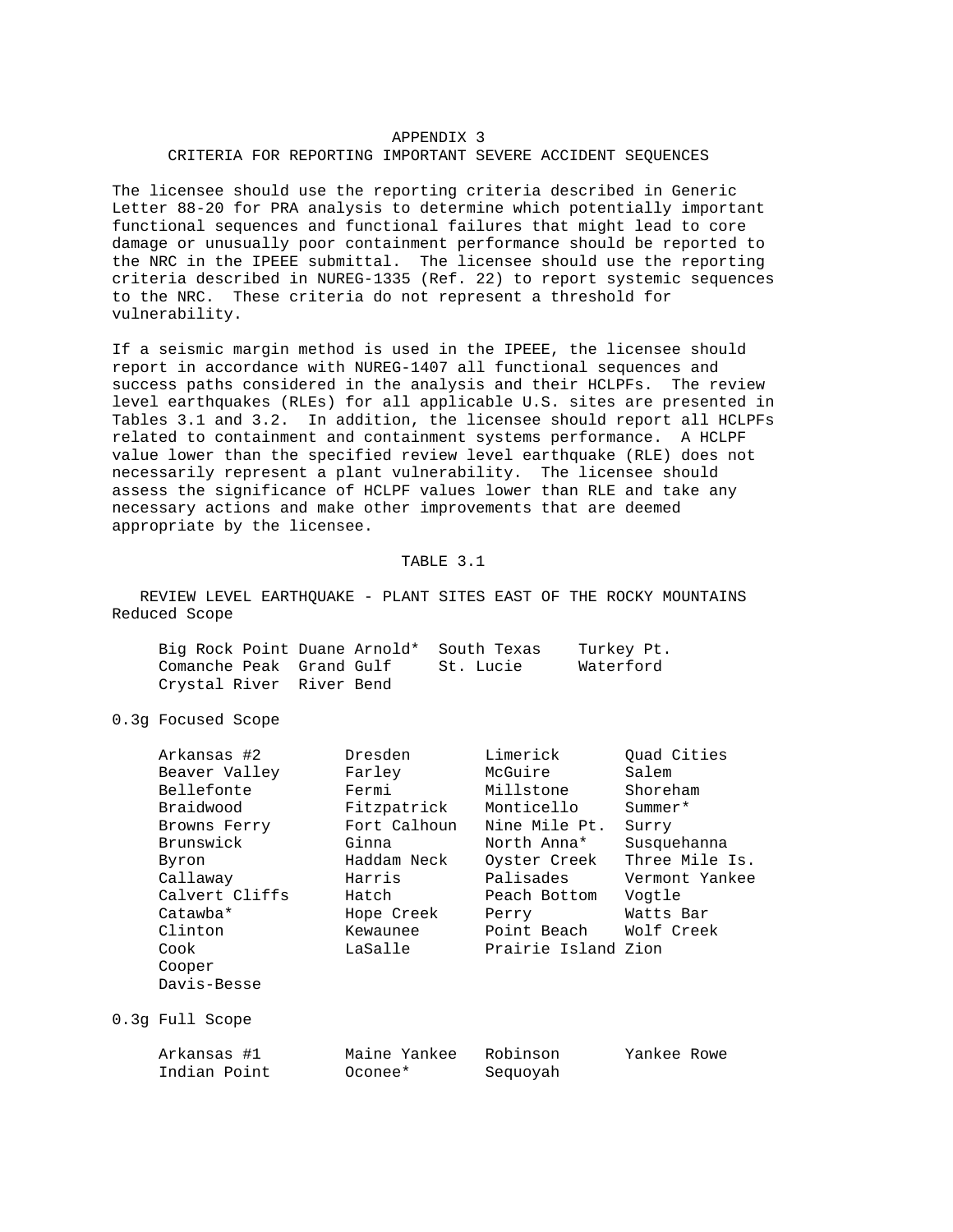Committed to Perform a Seismic PRA\*\*

Pilgrim Seabrook

## NOTES:

- Special attention to shallow soil conditions is appropriate for these locations (see NUREG-1407, Section 3.2.2 and Appendix A).
- \*\* Relay chatter evaluation should be similar to a full-scope review.

## TABLE 3.2

REVIEW LEVEL EARTHQUAKE - WESTERN UNITED STATES PLANT SITES

# 0.5g\*

| Trojan             | Rancho Seco |
|--------------------|-------------|
| Washington Nuclear | Palo Verde  |

Seismic Margin Methods Do Not Apply To the Following Sites:

Diablo Canyon San Onofre

## NOTES:

Indicates a Western United States site whose default bin is 0.5g unless the licensee can demonstrate that the site hazard is similar to those sites east of the Rocky Mountains that are found in the 0.3g bin.

 Changes in the review level earthquake from 0.5g to 0.3g should be approved prior to doing significant analysis.

#### APPENDIX 4 DOCUMENTATION

This appendix provides the guidelines for documentation and reporting format and content for the IPEEE submittal. The major parts of this appendix are the guidelines for seismic analysis (Section 4.2), internal fire analysis (Section 4.3), other analyses (Section 4.4). Licensees are requested to submit their IPEEE reports using the standard table of contents given in Table C.1 of NUREG-1407 or provide a cross reference. This will facilitate review by the NRC and promote consistency among various submittal. The contents of the elements of this table are discussed further below.

The level of detail needed in the documentation should be sufficient to enable the NRC to understand and determine the validity of key input data and calculation models used, to assess the sensitivity of the results to all key aspects of the analysis, and to audit any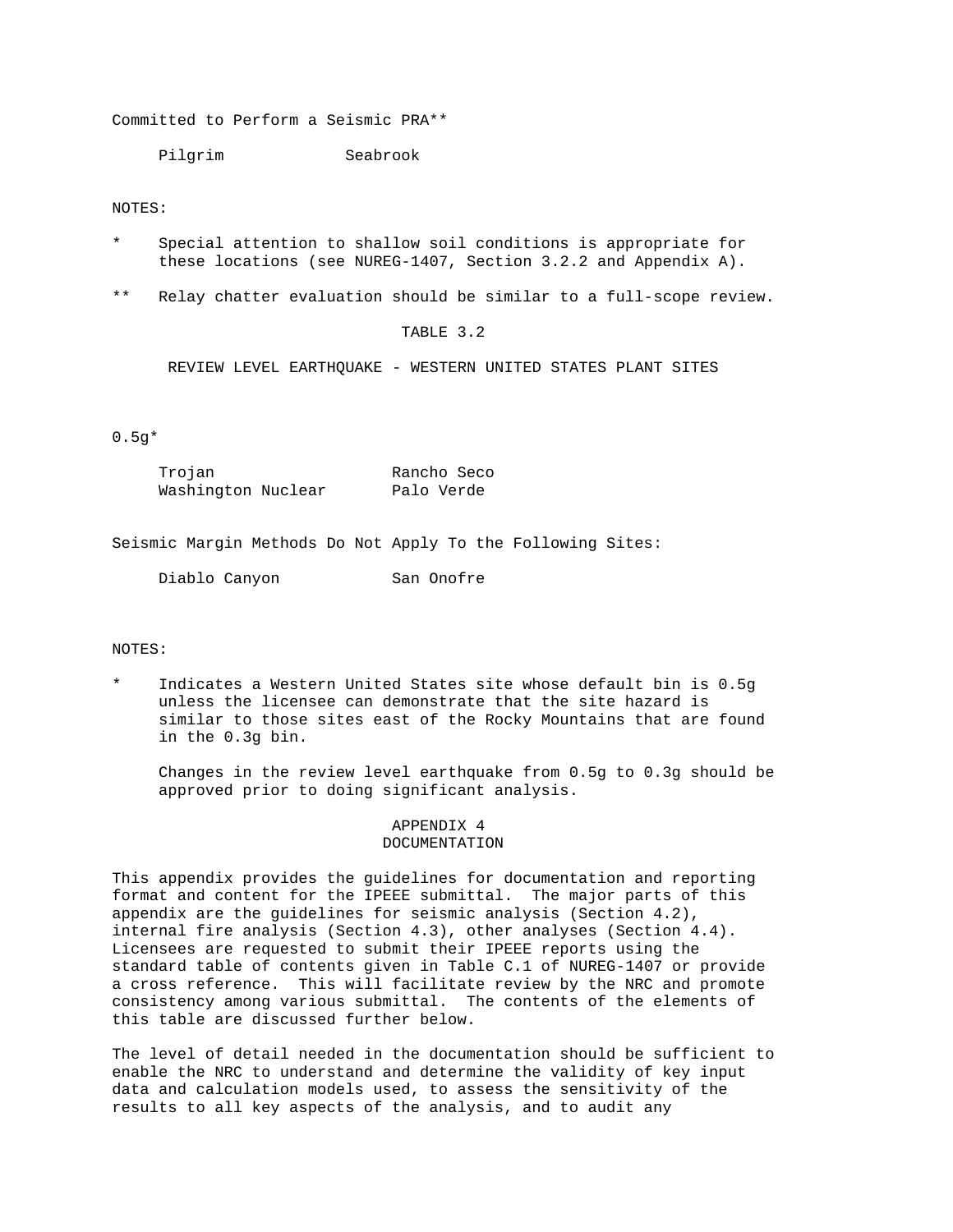calculation. All important assumptions should be reported. It is not necessary to submit all the documentation needed for such an NRC review. Relevant documentation should be cited in the IPEEE submittal, and be available in easily retrievable form. The guideline for judging the adequacy of retained documentation is that independent expert analysts should be able to reproduce any portion of the results of the calculations in a straight forward, unambiguous manner. To the extent possible, the retained documentation should be organized along the lines identified in the areas of review. Any information that is comparable to that provided under the IPE for internal events can be incorporated by reference.

4.1 General

4.1.1 Conformance with Generic Letter and Supporting Material

Certification should be provided that an IPEEE has been completed and documented as requested. The certification should also identify the measures taken to ensure the technical adequacy of the IPEEE and the validation of results.

4.1.2 General Methodology

An overview description of the methodology employed in the IPEEE for each external event examined should be provided.

4.1.3 Information Assembly

Reporting guidelines include:

- 1. Plant layout and containment building information not contained in the Final Safety Analysis Report (FSAR).
- 2. A concise description of plant documentation used in the IPEEE, (e.g., the FSAR; system descriptions, procedures, and licensee event reports); and a concise discussion of the process used to confirm that the IPEEE represents the as-built, as-operated plant. The intent of such a confirmation is not to propose new design reverification efforts on the part of the licensees but to account for the impact of previous plant modifications or modifications conducted within the IPEEE framework.
- 3. A description of the coordination activities of the IPEEE teams among the external events (e.g., for seismically induced fires).
- 4.1.4 Submittal of Vulnerability Definition and Potential Plant Improvements

The licensee should provide a discussion on how a vulnerability is defined for each external event evaluated. The licensee should list any improvements (including equipment changes as well as changes in maintenance, operating and emergency procedures, surveillance, staffing, and training programs) that have been selected for implementation based on the IPEEE (a schedule for implementation should be provided) or that have already been implemented. A discussion of anticipated benefits, in terms of averted potential risk or increased plant seismic capacity, as well as drawbacks to any improvements should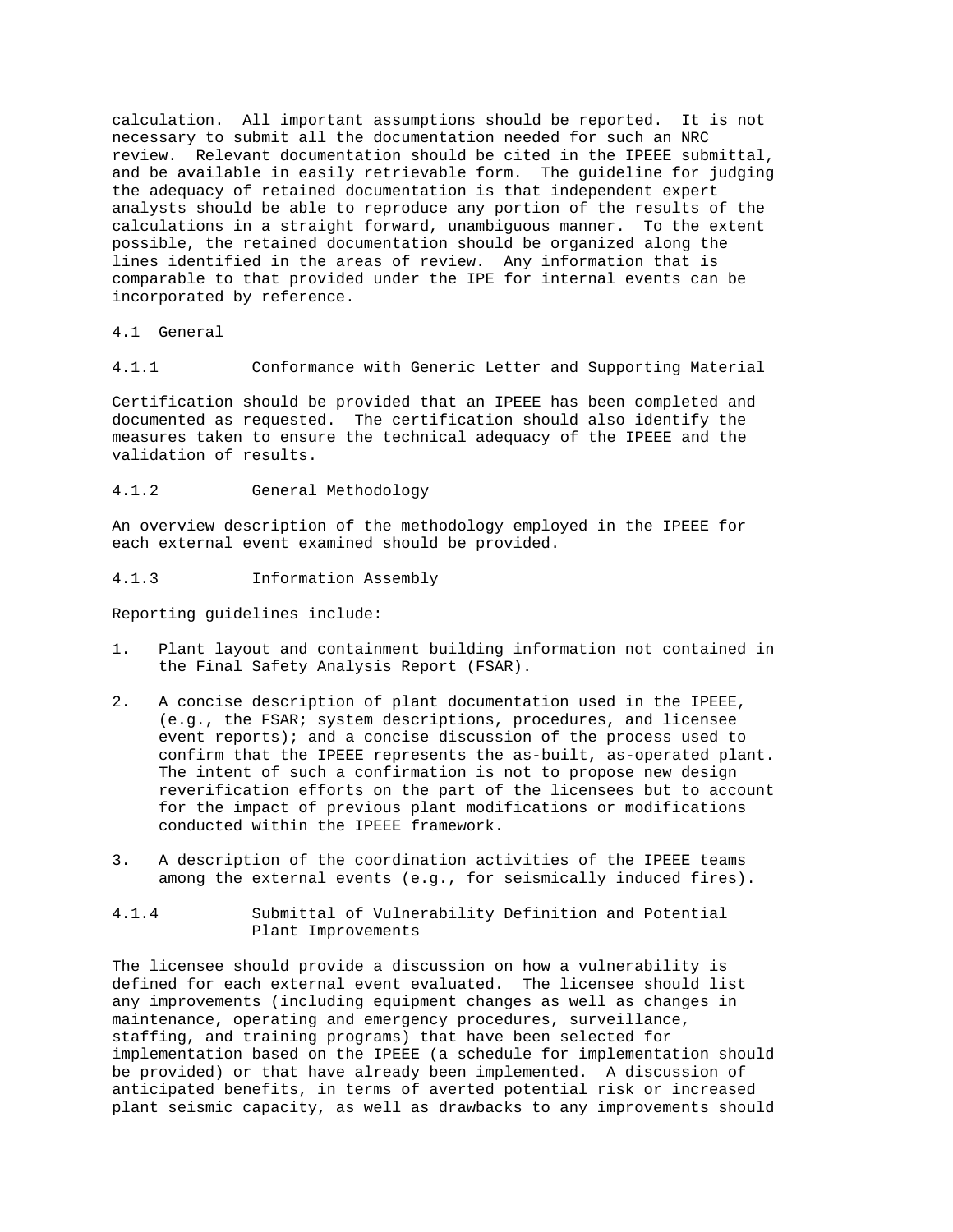be provided. Those improvements that have been taken credit for in the analysis and have not yet been implemented at the plant, should be specifically highlighted in the submittal.

#### 4.1.5 IPEEE Team and Peer Review

The basis for requesting the involvement of the licensee's staff in the IPEEE review is the belief that the maximum benefit from the performance of an IPEEE would be realized if the licensee's staff were involved in all aspects of the examination and that involvement would facilitate integration of the knowledge gained from the examination into operating procedures and training programs. Thus, the submittal should describe licensee staff participation and the extent to which the licensee was involved in all aspects of the program.

The submittal should also contain a description of the peer review performed, the same type of review as requested for the internal event IPE, the results of the review team's evaluation, and a list of the review team members.

# 4.2 Seismic Events

Section 4.2.1 describes guidelines for submittal of information by licensees who choose the seismic PRA for the seismic IPEEE, whereas section 4.2.2 describes information guidelines for licensees who choose the seismic margin method for the seismic IPEEE. The submittal should be presented in conformance with the table of contents provided in Table C.1 of NUREG-1407.

# 4.2.1 Seismic PRA Methodology

The following information on the seismic IPEEE should be documented and submitted to the NRC:

- 1. A description of the methodology and key assumptions used in performing the seismic IPEEE.
- 2. The hazard curve(s) (or table of hazard values) used and the associated spectral shape used in the analysis. Also, if an upper bound cutoff to ground motion of less than 1.5g peak ground acceleration is assumed, the results of sensitivity studies to determine whether the cutoff affected the overall results and delineation and ranking of seismic sequences.
- 3. A summary of the walkdown findings and a concise description of the walkdown team and the procedures used.
- 4. All functional/systemic seismic event trees as well as data (including origin and method of analysis). Address to what extent the recommended enhancements have been incorporated in the IPEEE. A description of how nonseismic failures, human actions, dependencies, relay chatter, soil liquefaction, and seismically induced floods/fires are accounted for. Also, a list of important nonseismic failures with a rationale for the assumed failure rate given a seismic event.
- 5. A description of dominant functional/systemic sequences leading to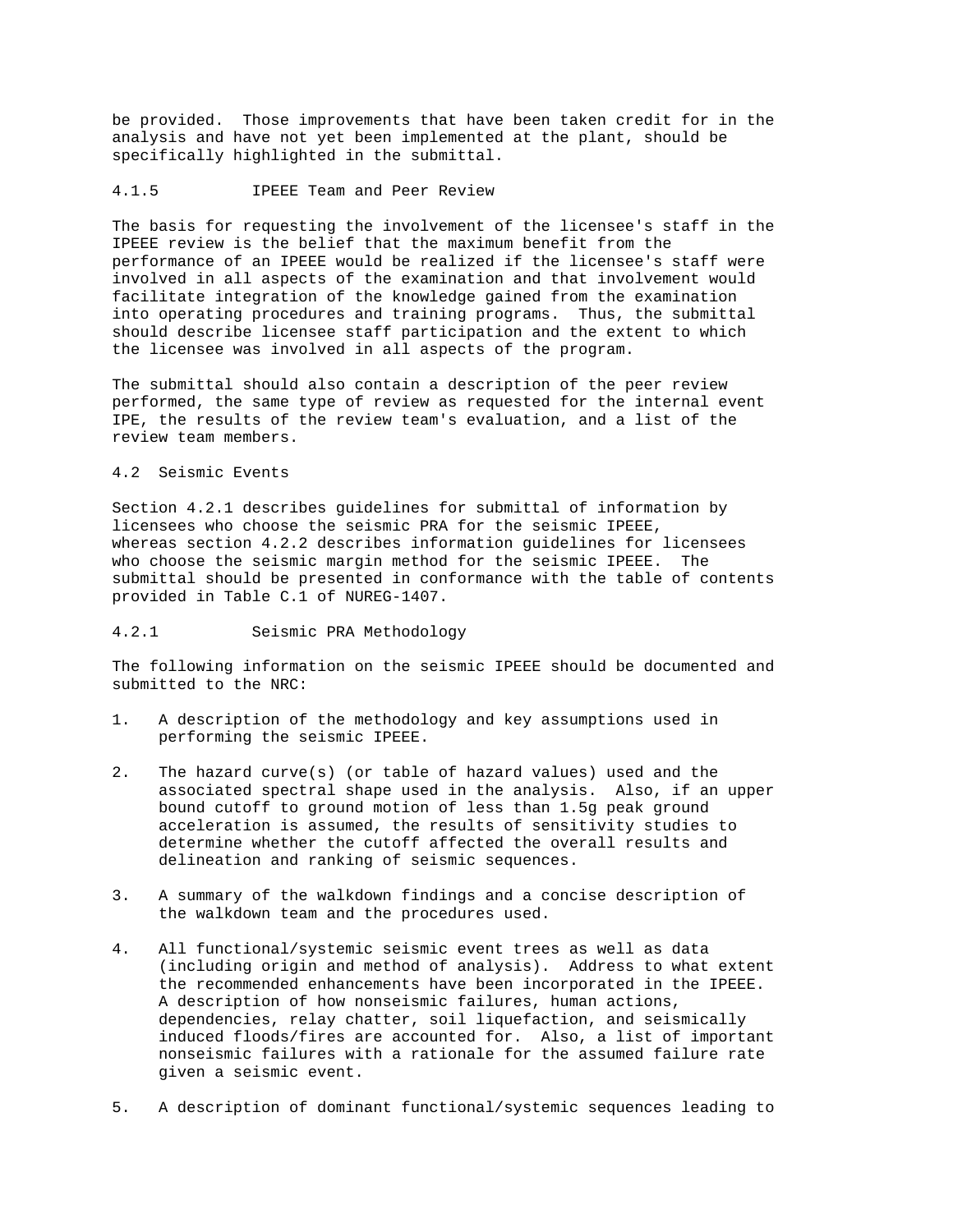core damage along with their frequencies and percentage contribution to overall seismic core damage frequencies (for both LLNL and EPRI hazard curves if used). Sequence selection criteria are provided in GL 88-20 and NUREG-1335. If either hazard curve causes a sequence to meet these criteria, that sequence should be included. The description of the sequences should include a discussion of specific assumptions and human recovery actions.

- 6. The estimated core damage frequency (for both the LLNL and EPRI hazard curves, if used) and plant damage state, the timing of the core damage, including a qualitative discussion of uncertainties and how they might affect the final results, and contributions of different ground motions to core damage frequencies.
- 7. Any seismically induced containment failures and other containment performance insights. Particularly, vulnerabilities found in the systems/functions which will lead to early containment failure that might result in high consequences. This includes: isolation, bypass, containment integrity and systems (e.g., igniters) required to prevent early failure. The computed fragilities of containment components, systems, and functions as applicable should be provided. The licensee may submit computed HCLPFs associated with containment (Optional).
- 8. A table of fragilities, both generic and plant-specific, used for screening as well as in the quantification. The estimated fragilities for the plant, dominant sequences, and dominant components should be reported. (Optional: The estimated HCLPF for the plant, dominant sequences, and components with and without nonseismic failures and human actions may be submitted by the licensee.)
- 9. Documentation with regard to other seismic issues addressed by the submittal, the basis and assumptions used to address these issues, and a discussion of the findings and conclusions. Evaluation results and potential improvements associated with the decay heat removal function and movable in-core flux mapping system (for Westinghouse plants) should be specifically highlighted.
- 10. A discussion of nonseismic failures and human actions that are significant contributors, or have impacts on results.
- 11. When an existing PRA is used to address the seismic IPEEE, the licensee should describe sensitivity studies related to the use of the initial hazard curves, supplemental plant walkdown results and subsequent evaluations, and relay-chatter evaluations. The licensee should examine items 1 through 10 above to fill in those items missed in the existing seismic PRA (See NUREG-1407 3.1.2).

# 4.2.2 Seismic Margins Methodology

The following information on the seismic IPEEE should be documented and submitted to the NRC for a full-scope and a focused-scope SMM review:

1. A description of the methodology and a list of important assumptions, including their basis, used in performing the seismic IPEEE. Address the extent to which the following were taken into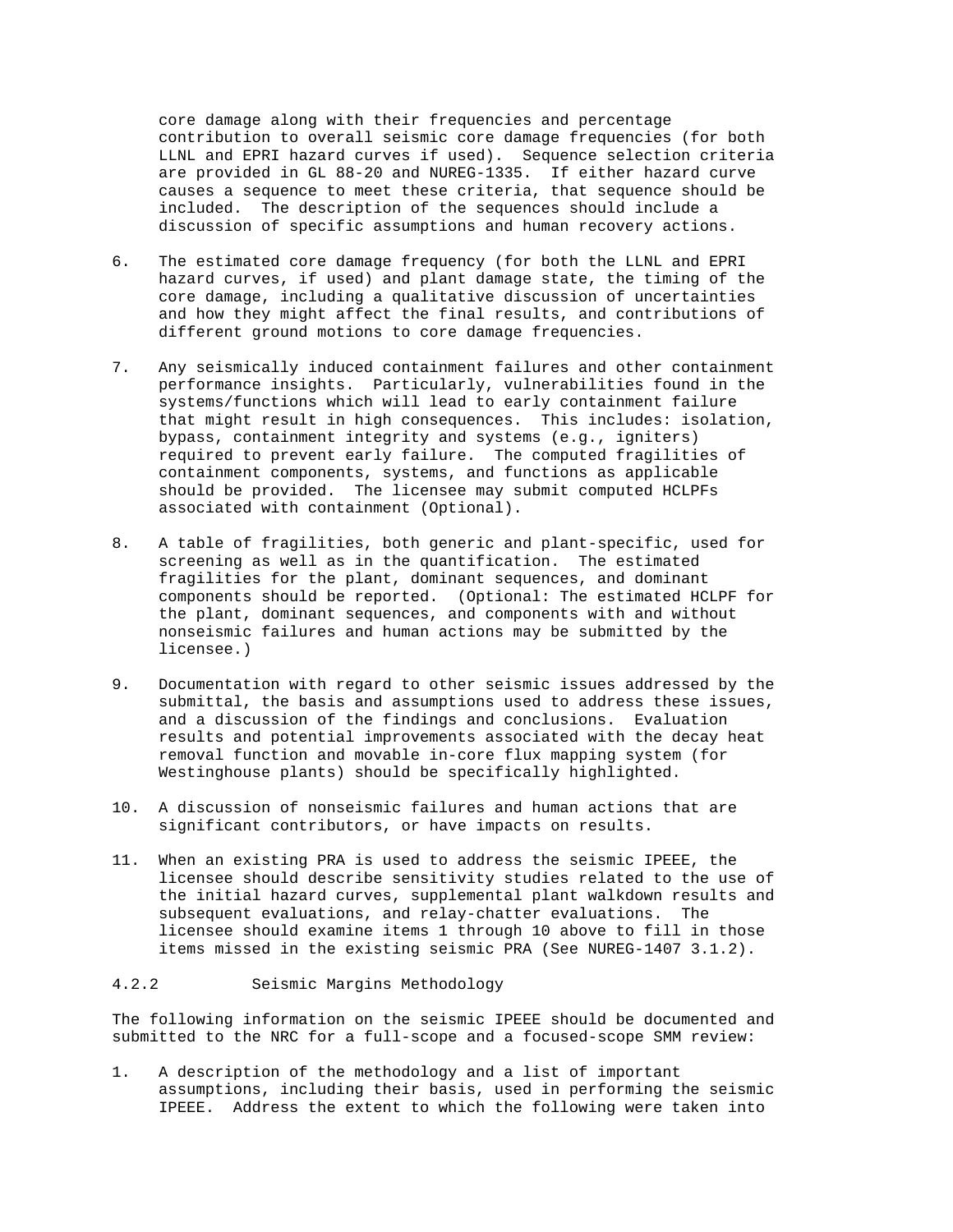account: nonseismic failures, human actions, dependencies, relay chatter, soil liquefaction, and seismically induced floods/fires. Also, a list of important nonseismic failures with a rationale for the assumed failure rate given a seismic event.

- 2. A summary of the walkdown results and a concise description of the walkdown team and procedures used.
- 3. All functional/systemic seismic event trees data (including origin and method of analysis) when NRC SMM is used.
- 4. A description of the most important sequences and important minimal cutsets (for both seismic and nonseismic failures) leading to core damage (NRC method) or a description of the success paths and procedures used for their selection and of each component in the controlling success path (EPRI method).
- 5. Any seismically induced containment failures and other containment performance insights. Particularly, vulnerabilities found in the systems/functions which will lead to early containment failure and high consequences. This includes: isolation, bypass, containment integrity and systems (e.g., igniters) required to prevent early failure. Also, computed fragilities (if used) and HCLPFs of containment components, systems, and functions as applicable.
- 6. A table of fragilities (if used) and HCLPFs, both generic and plant-specific, used for screening as well as in the quantification. The estimated fragilities (if used) and HCLPFs for the plant, dominant sequences, and dominant components should be reported.
- 7. Documentation with regard to other seismic issues addressed by the submittal, the basis and assumptions used to address these issues, and a discussion of the findings and conclusions. Evaluation results and potential improvements associated with the decay heat removal function and movable in-core flux mapping system (for Westinghouse plants) should be specifically highlighted.
- 8. For NRC method provide a discussion of nonseismic failures and human actions that are significant contributors, or have impacts on results.

The following information should be documented and submitted to the NRC for a reduced-scope SMM review:

- 1. A description of the procedures used to identify systems and components for the walkdown in performing the seismic IPEEE.<br>2. A summary of the walkdown findings and a concise description
- 2. A summary of the walkdown findings and a concise description of the walkdown team and procedures used.
- 3. A discussion and the results of any specific component capacity evaluations performed, the methods used, and assumptions.
- 4. Documentation with regard to other seismic issues addressed by the submittal, the basis and assumptions used to address these issues, and a discussion of the findings and conclusions. Evaluation results and potential improvements associated with the decay heat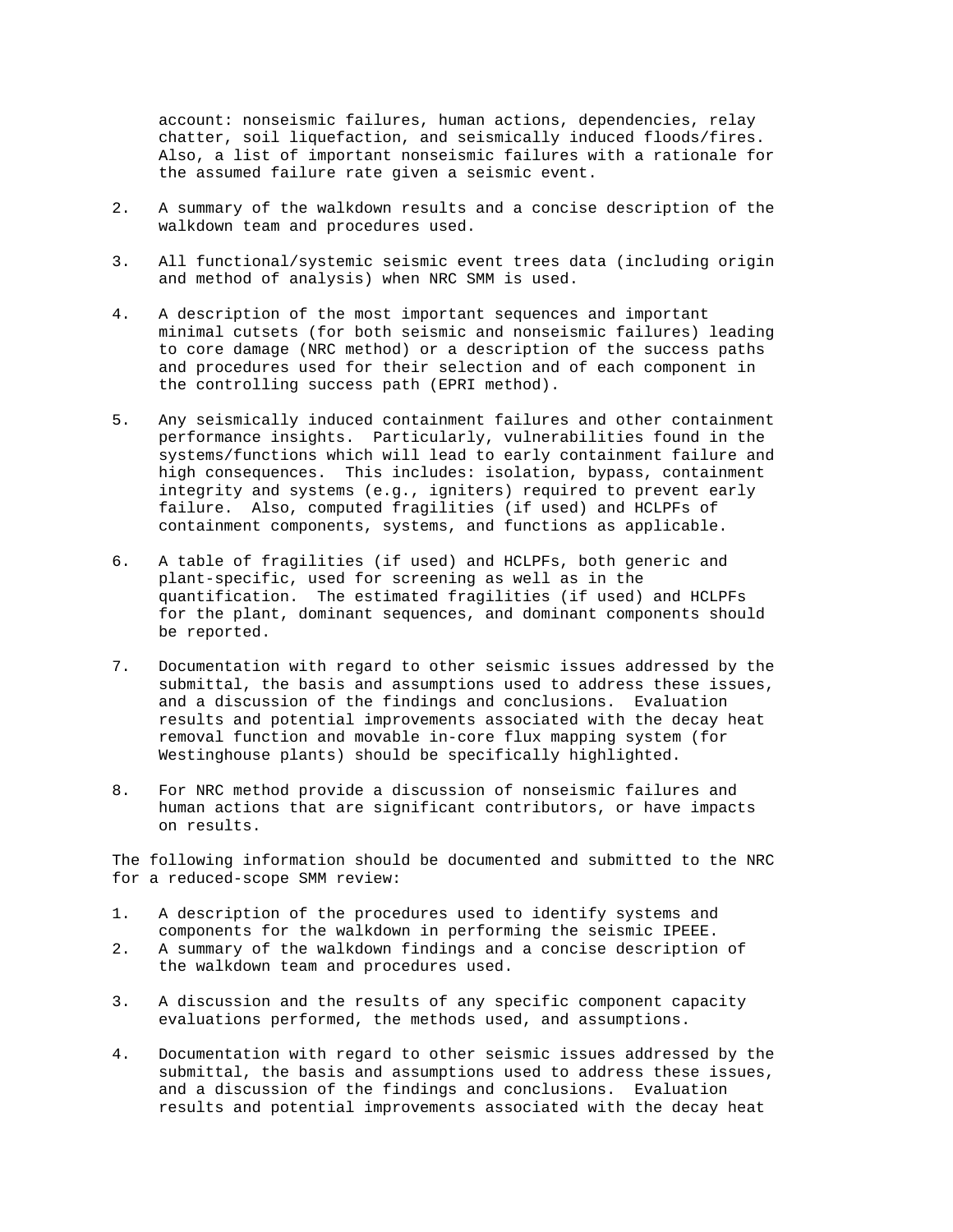removal function and movable in-core flux mapping system (for Westinghouse plants) should be specifically highlighted.

4.3 Internal Fires

The following information on the internal fires IPEEE should be documented and submitted to the NRC:

- 1. A description of the methodology and key assumptions used in performing the fire IPEEE and a discussion of the status of Appendix R modifications.
- 2. A summary of the walkdown findings and a concise description of the walkdown team and the procedures used. This should include a description of the efforts to ensure that cable routing used in the analysis represents as-built information and a description of the treatment of any existing dependence between remote shutdown and control room circuitry.
- 3. A discussion of the criteria used to identify critical fire areas and a list of critical areas, including (a) single areas in which equipment failures represent a serious erosion of safety margin, and (b) same as (a), but for double or multiple areas sharing common barriers, penetration seals, HVAC ducting, etc.
- 4. A discussion of the criteria used for fire size and duration and the treatment of cross-zone fire spread and associated major assumptions.
- 5. A discussion of the fire initiation data base, including the plant-specific data base used. Describe the data handling method, including major assumptions, the role of expert judgment, and the identification and evaluation of sources of data uncertainties. A discussion of each case where the plant-specific data used is less conservative than the data base used in the approved fire vulnerability methodologies.
- 6. A discussion of the treatment of fire growth and spread, the spread of hot gases and smoke, and the analysis of detection and suppression and their associated assumptions, including the treatment of suppression-induced damage to equipment.
- 7. A discussion of fire damage modeling, including the definition of fire-induced failures related to fire barriers and control systems and fire-induced damage to cabinets. A discussion of how human intervention is treated and how fire-induced and non-fire-induced failures are combined. Identify recovery actions and types of fire mitigating actions taken credit for in these sequences.
- 8. Discuss the treatment of detection and suppression, including fire fighting procedures, fire brigade training and adequacy of existing fire brigade equipment, and treatment of access routes versus existing barriers.
- 9. All functional/systemic event trees associated with fire initiated sequences.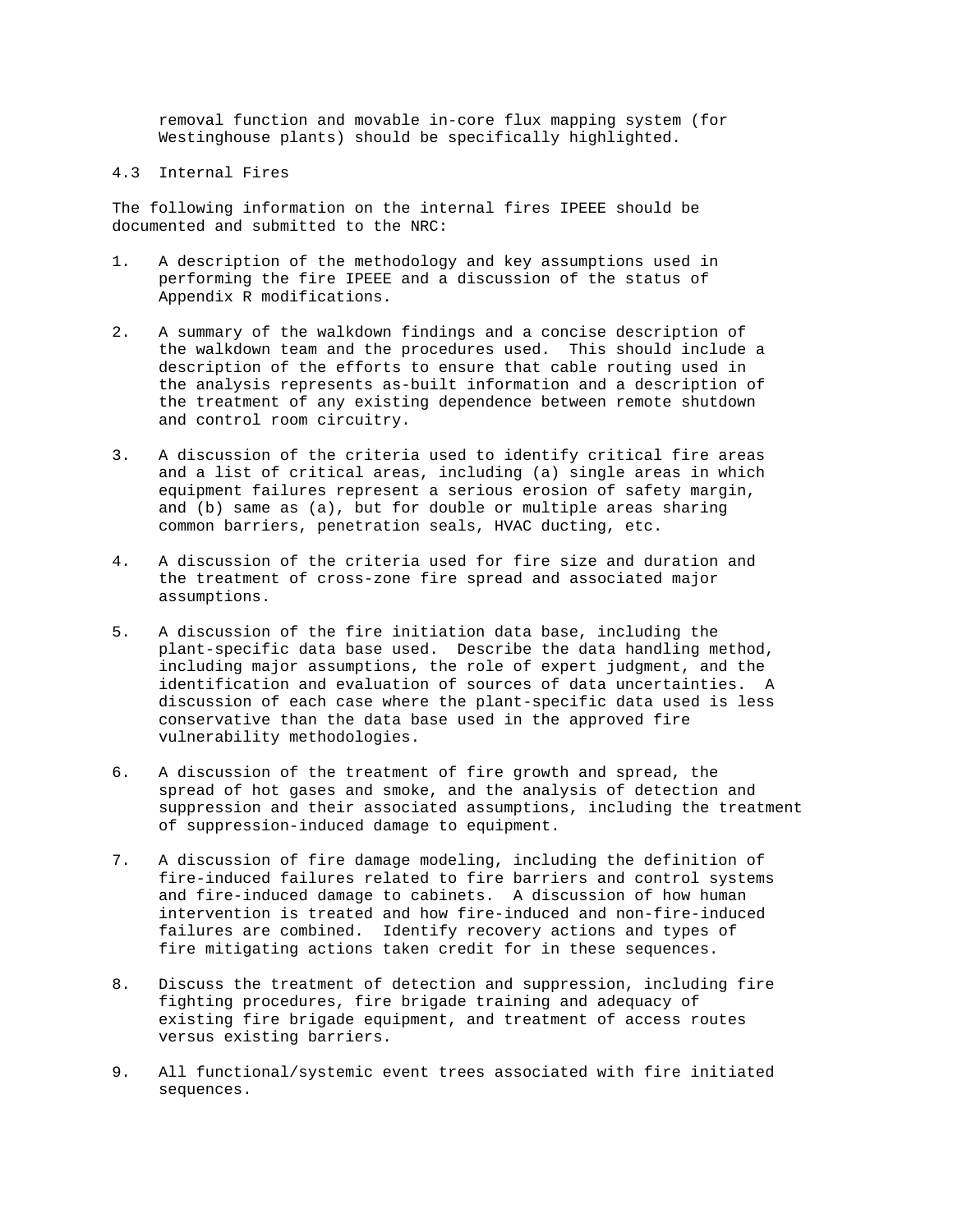- 10. A description of dominant functional/systemic sequences leading to core damage along with their frequencies and percentage contribution to overall fire core damage frequencies. Sequence selection criteria are provided in GL 88-20 and NUREG-1335. The description of the sequences should include a discussion of specific assumptions and human recovery action.
- 11. The estimated core damage frequency, the timing of the associated core damage, a list of analytical assumptions including their bases, and the sources of uncertainties.
- 12. Any fire induced containment failures identified as being different than those identified in the internal events analysis and other containment performance insights.
- 13. Documentation with regard to fire risk scoping study issues addressed by the submittal, the basis and assumptions used to address these issues, and a discussion of the findings and conclusions. Evaluation results and potential improvements associated with the decay heat removal function should be specifically highlighted.
- 14. When an existing PRA is used to address the fire IPEEE, the licensee should describe sensitivity studies related to the use of the initial hazard supplemental plant walkdown results and subsequent evaluations. The licensee should examine the above list to fill in those items missed in the existing fire PRA.
- 4.4 High Winds, Floods, and Others

The following information on the high winds, floods, and others portion of the IPEEE should be documented and submitted to the NRC:

- 1. A description of the methodologies used in the examination.
- 2. Information on plant-specific hazard data and licensing bases.
- 3. Identified significant changes not reported per 10CFR 50.71(e) (See NUREG-1407 5.2.2), if any, since OL issuance with respect to high winds, floods, and other external events.
- 4. Results of plant/facility design review to determine their robustness in relation to NRC's current criteria.
- 5. Results of the assessment of the hazard frequency and the associated conditional core damage frequency if step 4 of Figure 1 is used.
- 6. Results of the bounding analysis if step 5 of Figure 1 is used.
- 7. All functional event trees, including origin and method of analysis (PRA only).
- 8. A description of each functional sequence selected, including discussion of specific assumptions and human recovery action (PRA only).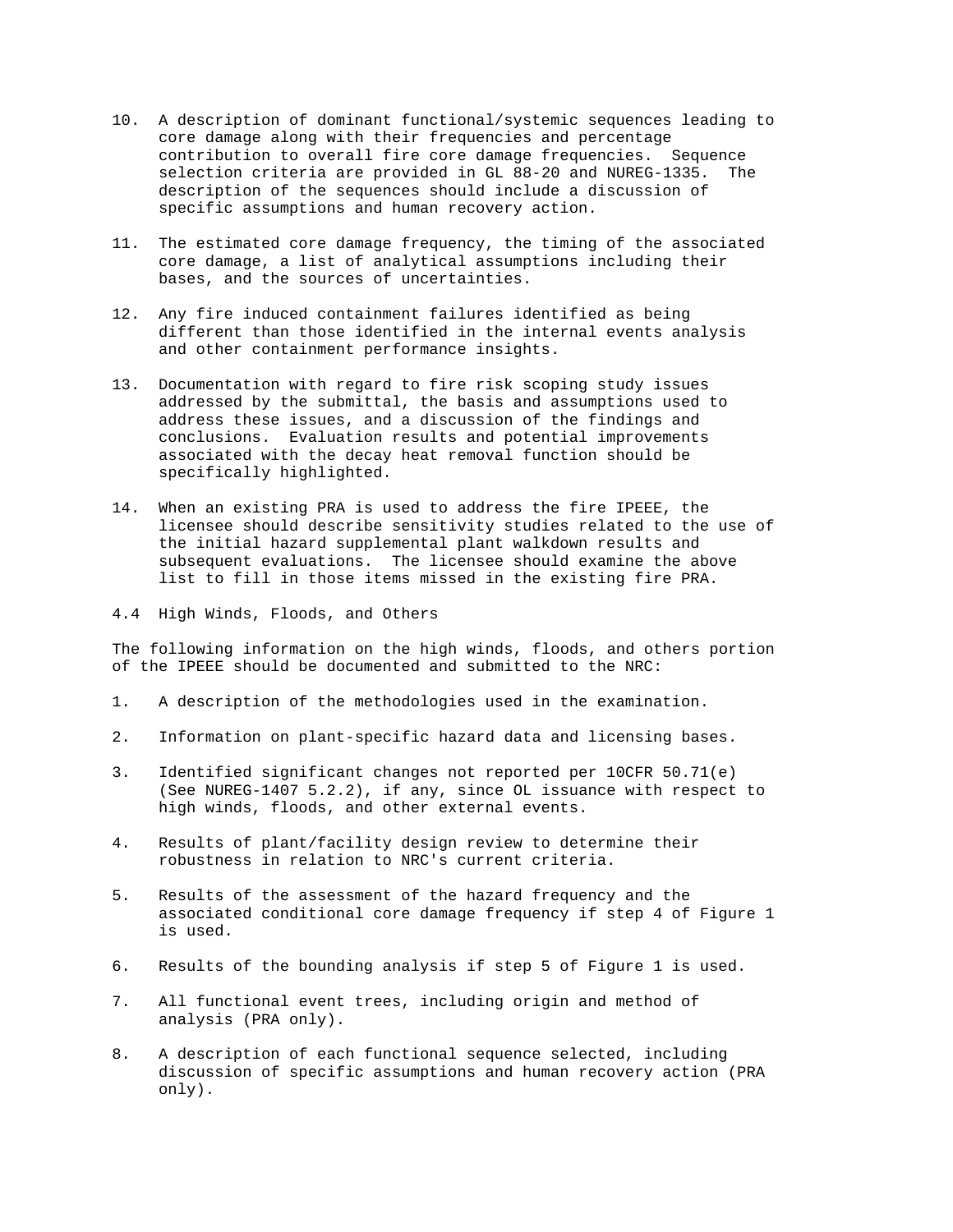- 9. The estimated core damage frequency, the timing of the associated core damage, a list of analytical assumptions including their bases, and the sources of uncertainties, if applicable (PRA only).
- 10. A certification that the licensee knows of no other plant-unique external event that poses any significant threat of severe accident within the context of the screening approach for "High Winds, Floods, and Others."

 APPENDIX 5 10CFR50.54(f) ANALYSIS FOR INDIVIDUAL PLANT EXAMINATION OF EXTERNAL EVENTS (IPEEE)

10CFR50.54(f) requires that "... the NRC must prepare the reason or reasons for each information request prior to issuance to ensure that the burden to be imposed on respondents is justified in view of the potential safety significance of the issue to be addressed in the requested information." Further, Revision 4 of the Charter of the Committee to Review Generic Requirements (CRGR), dated April 1989 specifies that, at a minimum, such an evaluation shall include:

- a. A problem statement that describes the need for the information in terms of potential safety benefit,
- b. The licensee actions required and the cost to develop a response to the information request, and
- c. An anticipated schedule for NRC use of the information.

The staff's 10CFR50.54(f) evaluation of the information request addressing the above elements follows:

a. A problem statement that describes the need for the information in terms of potential safety benefit.

 In the Commission policy statement on severe accidents in nuclear power plants issued August 8, 1985 (50FR 32138), the Commission concluded, based on available information, that existing plants pose no undue risk to the public health and safety and that there is no present basis for immediate action on any regulatory requirements for these plants. However, the Commission recognizes, based on NRC and industry experience with plant-specific probabilistic risk assessments (PRAs), that systematic examinations are beneficial in identifying plant-specific vulnerabilities to severe accidents that could be fixed with low-cost improvements. As a key part of the implementation of the policy statement, the staff issued Generic Letter 88-20 on Nov. 23, 1988, requesting that each licensee conduct an individual plant examination (IPE) for internally initiated events only. An analysis prepared to justify the burden associated with the internal event IPE (Ref. 23) is also generally applicable to the external event IPE request. This current analysis provides additional justification to support the extension of the IPE to include external events.

 Current risk assessments Refs. 6-8, 13, and 24-29 indicate that the risk from external events could be a significant contributor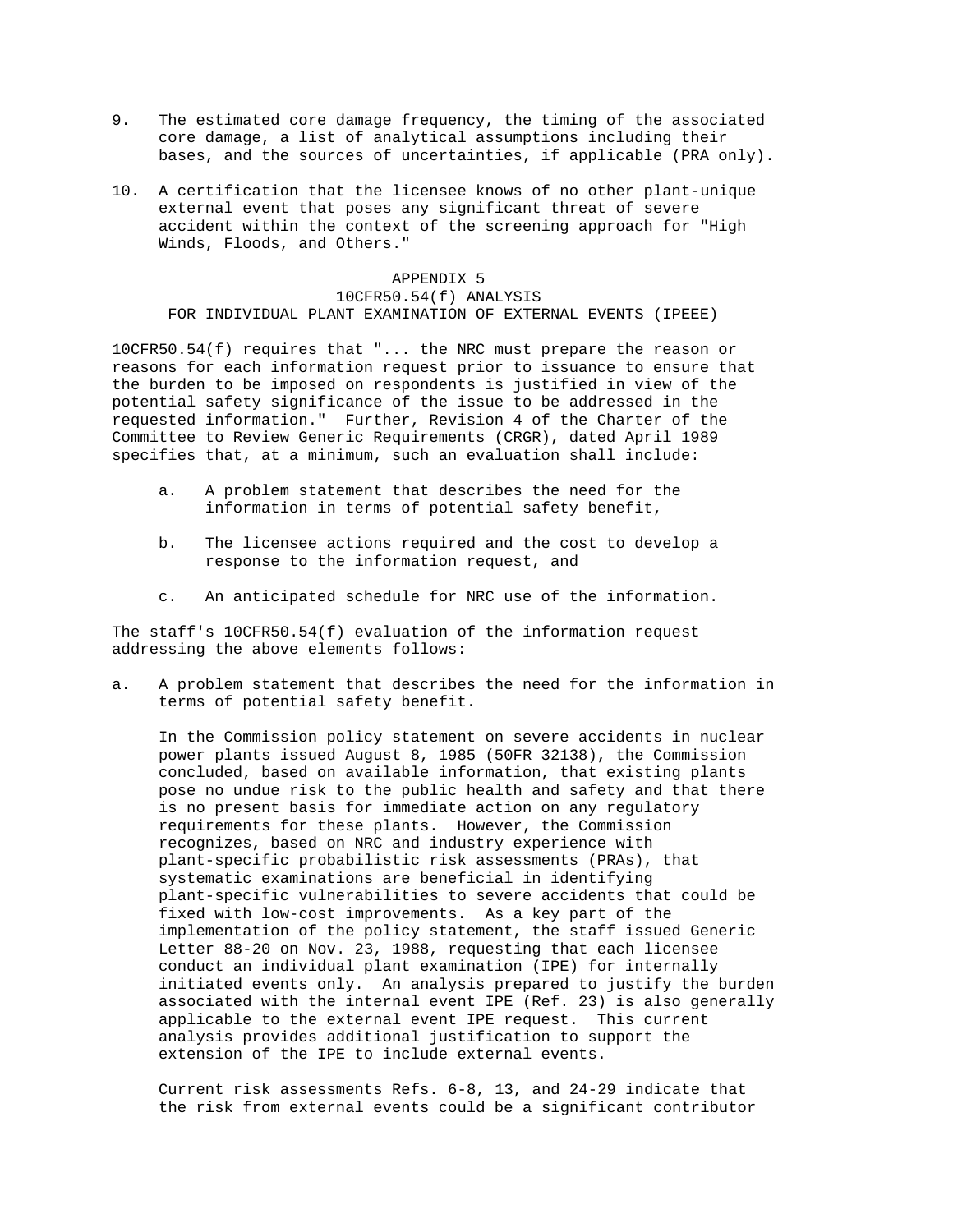to core damage in some instances. Most recently, the NUREG-1150 (Ref. 30) study showed that the contribution to severe accidents initiated by internal fires and seismic events was comparable to or greater than that initiated by internal events. Examples of the severe accident sequences initiated by external events can be found in References 6-8, 13, and 23-29. Typically, these sequences involved external event initiated transients and small-break loss-of-coolant accidents and were frequently related to lack of redundancy, separation, and physical protection in safety trains for internal fires, floods, and seismic events. These results suggest likely areas for cost-effective improvements from plant-specific analyses that focus properly on external events (e.g., the plant support systems where there is less redundancy, less separation and independence between trains, poorer overall general arrangement of equipment from a safety viewpoint, and much more system sharing as compared to the higher level systems). Actual examples of cost-effective improvements that have been found and made are modification of structural design to improve the capability of the control room to withstand seismic events at Indian Point; changes to the turbine building, control room, turbine building equipment, and procedural modifications to reduce plant vulnerability to internal floods at Oconee; and enlargement of drainage divertment around the plant to withstand the effects of external flood and installation of a dedicated independent safe shutdown system and construction of a separate safe shutdown system building to improve plant capability to withstand seismic events, tornadoes, external floods, and fires at Yankee Rowe. In addition, deficient equipment anchorages have been identified and corrected in many plants as a result of walkdowns like those specified for performance in the IPEEE.

 The staff delayed the issuance of the request for a systematic examination of external events to allow the staff to carry out additional work to (1) identify which external hazards need an examination, (2) identify acceptable examination methods and develop procedural guidance, and (3) coordinate with other ongoing external event programs. In December 1987, NRC created the External Events Steering Group (EESG) to coordinate the effort to address these issues. The EESG established three subcommittees (Seismic; Fires; and High Winds, Floods, and Others). The staff has completed this work and is now requesting that each licensee perform an individual plant examination of external events (IPEEE) to identify plant-specific vulnerabilities, if any, to severe accidents and report the results to the Commission. Experience with plant specific PRAs since the issuance of the Policy Statement has continued to confirm that analyses of this type often reveal plant-specific vulnerabilities that can be and typically are corrected in a cost effective manner see the value/impact analysis presented in the Attachment to Appendix D of NUREG-1407. Because severe accidents dominate nuclear power plant risks, the Commission intends to take all reasonable steps to reduce the chances of occurrence of a severe accident and to mitigate the consequences of such an accident should one occur.

b. The licensee actions required and the cost to develop a response to the information request.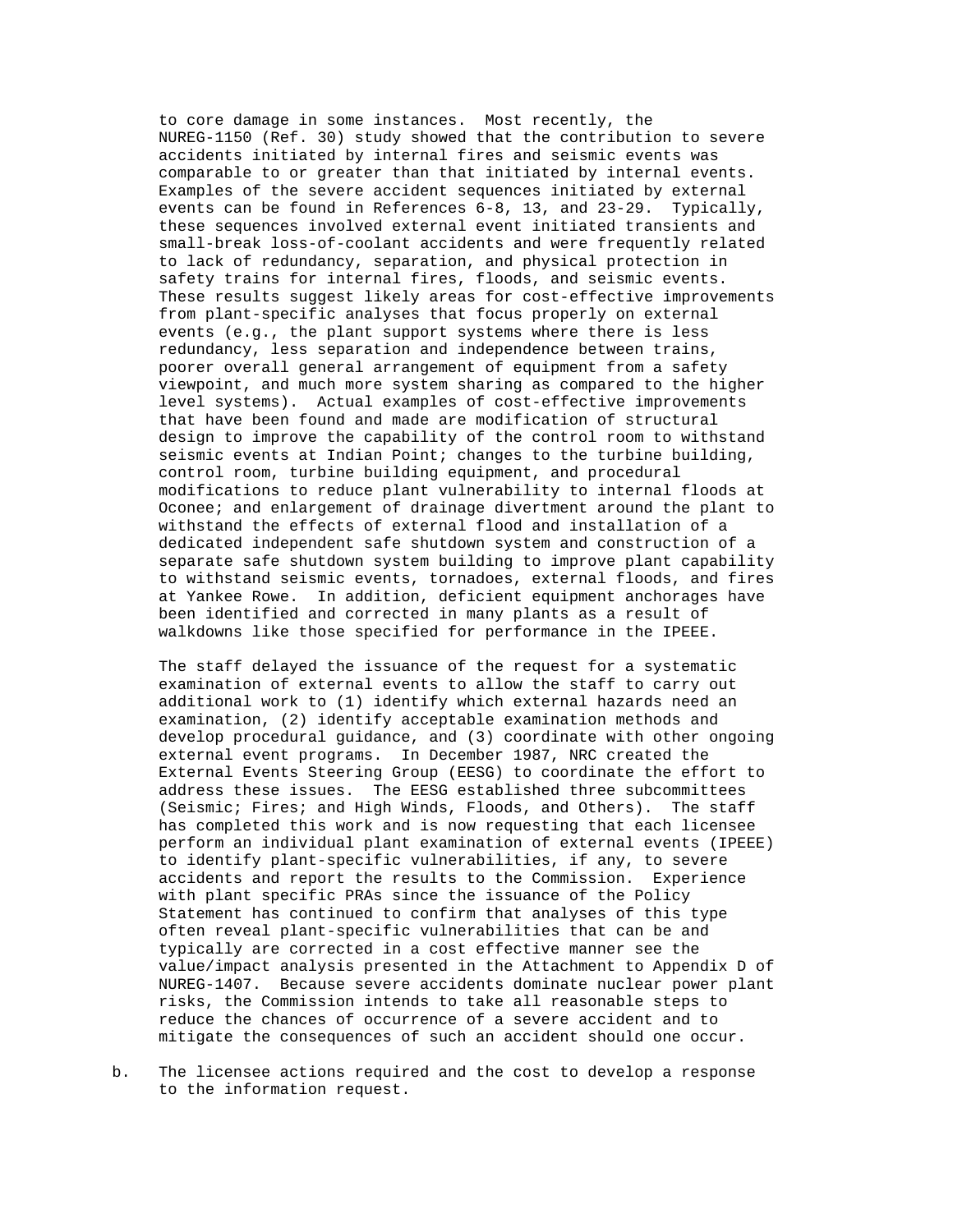All licensees would be requested to perform an IPEEE on their plants for plant-specific vulnerabilities to severe accidents and report this information to the NRC. The licensees would also report to the NRC proposed modifications, if any, and indicate how the insights and lessons learned from the examination have been incorporated into plant operation. The licensees may perform the IPEEE using methods described in the Generic Letter or using other methods that the licensees may propose provided NRC review has shown that such proposed methods are effective and applicable.

 We estimate that the cost of these systematic examinations will vary depending on specific site conditions, but, on the average, will cost no more than \$1M or a maximum of about 6 person-years for the examination. However, we feel that, for most licensees, the scope will be less than that and the cost will also be less (see cost estimates presented in the Appendix D to NUREG-1407). Also, for those licensees who have already performed external event PRAs or seismic margin analyses, the actual cost of updating and submitting the analyses would be significantly less. We conclude that the burden to be imposed on respondents is justified in view of the potential safety significance of ensuring that vulnerabilities that may affect nuclear plant safety are properly identified and corrected.

c. An anticipated schedule for the NRC use of the information.

 We expect that most of the IPEEEs will be submitted in mid 1994 and that staff review of the results to ensure that the intent of the Commission's Severe Accident Policy Statement is met will be completed by mid 1995.

## APPENDIX 6 REFERENCES

- 1. U.S. Nuclear Regulatory Commission (USNRC), "Policy Statement on Severe Accidents," Federal Register, Vol. 50, 32138, August 8, 1985.
- 2. USNRC Generic Letter 88-20, "Individual Plant Examination for Severe Accident Vulnerabilities--10CFR 50.54(f)," November 23, 1988.
- 3. USNRC NUREG-1407, "Procedural and Submittal Guidance for the Individual Plant Examination of External Events (IPEEE) for Severe Accident Vulnerabilities," May 1991.
- 4. USNRC SECY 88-147, "Integration Plans for Closure of Severe Accident Issues," May 25, 1988.
- 5. USNRC NUREG/CR-2300, "PRA Procedures Guide," Amarican Nuclear Society and Institute of Electrical and Electronic Engineers, January 1983.
- 6. USNRC NUREG/CR-5042, "Evaluation of External Hazards to Nuclear Power Plants in the United States," Lawrence Livermore National Laboratory, December 1987.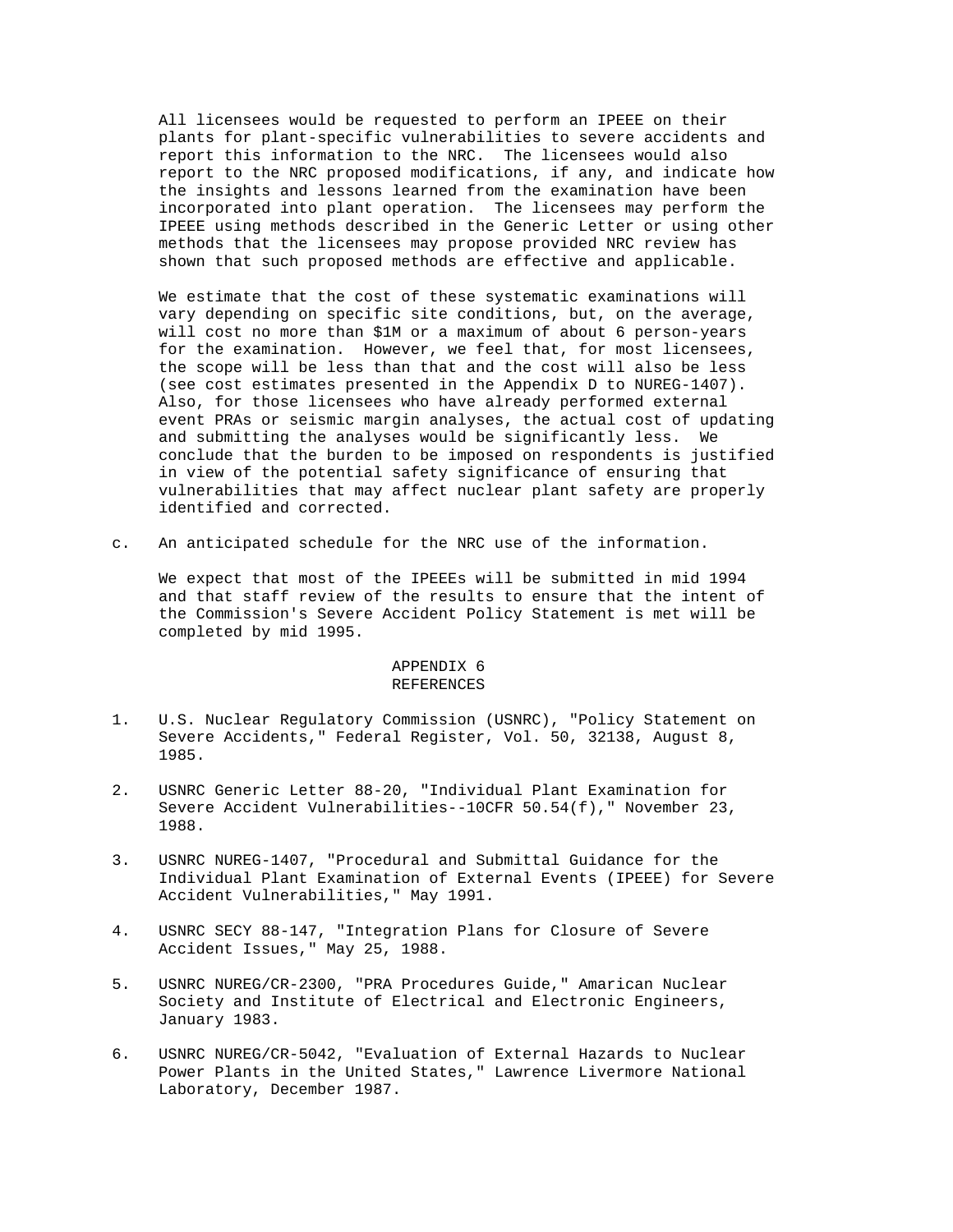- 7. USNRC NUREG/CR-5042, Supplement 1, "Evaluation of External Hazards to Nuclear Power Plants in the United States, Seismic Hazards" Lawrence Livermore National Laboratory, April 1988.
- 8. USNRC NUREG/CR-5042, Supplement 2, "Evaluation of External Hazards to Nuclear Power Plants in the United States, Other External Events," Lawrence Livermore National Laboratory, February 1989.
- 9. USNRC NUREG/CR-2815, "Probabilistic Safety Assessment Procedures Guide," Brookhaven National Laboratory, August 1985.
- 10. USNRC NUREG/CR-4840, "Recommended Procedures for the Simplified External Event Risk Analyses for NUREG-1150," Sandia National Laboratory, September 1989.
- 11. USNRC NUREG/CR-5250, "Seismic Hazard Characterization of 69 Nuclear Plant Sites East of the Rocky Mountains," Lawrence Livermore National Laboratory, January 1989.
- 12. Electric Power Research Institute, NP-6395-D, "Probabilistic Seismic Hazard Evaluation at Nuclear Plant Sites in the Central and Eastern United States: Resolution of the Charleston Issue," April 1989.
- 13. USNRC NUREG/CR-4334, "An Approach to the Quantification of Seismic Margins in Nuclear Power Plants," Lawrence Livermore National Laboratory, August 1985.
- 14. USNRC NUREG/CR-4482, "Recommendations to the Nuclear Regulatory Commission on Trial Guidelines for Seismic Margins Reviews of Nuclear Power Plants," Lawrence Livermore National Laboratory, March 1986.
- 15. USNRC NUREG/CR-5076, "An Approach to the Quantification of Seismic Margins in Nuclear Power Plants: The Importance of BWR Plant Systems and Functions to Seismic Margins," Lawrence Livermore National Laboratory, May 1988.
- 16. Electric Power Research Institute, NP-6041, "A Methodology for Assessment of Nuclear Power Plant Seismic Margin," October 1988.
- 17. USNRC NUREG/CR-5088, "Fire Risk Scoping Study," Sandia National Laboratory, January. 1989.
- 18. USNRC NUREG-75/087, "Standard Review Plan for the Review of Safety Analysis Reports for Nuclear Power Plants--LWR Edition," December 1975.
- 19. USNRC Memorandum from E. Beckjord to R. Houston, dated July 31, 1989, Subject: Generic Issue 131, "Potential Seismic Interaction Involving the Movable In-Core Flux Mapping System Used in Westinghouse Plants" (available in NRC Public Document Room).
- 20. USNRC Generic Letter 88-20, Supplement 1, "Initiation of the Individual Plant Examination for Severe Accident Vulnerabilities--10 CFR 50.54(f)," August 29, 1989.